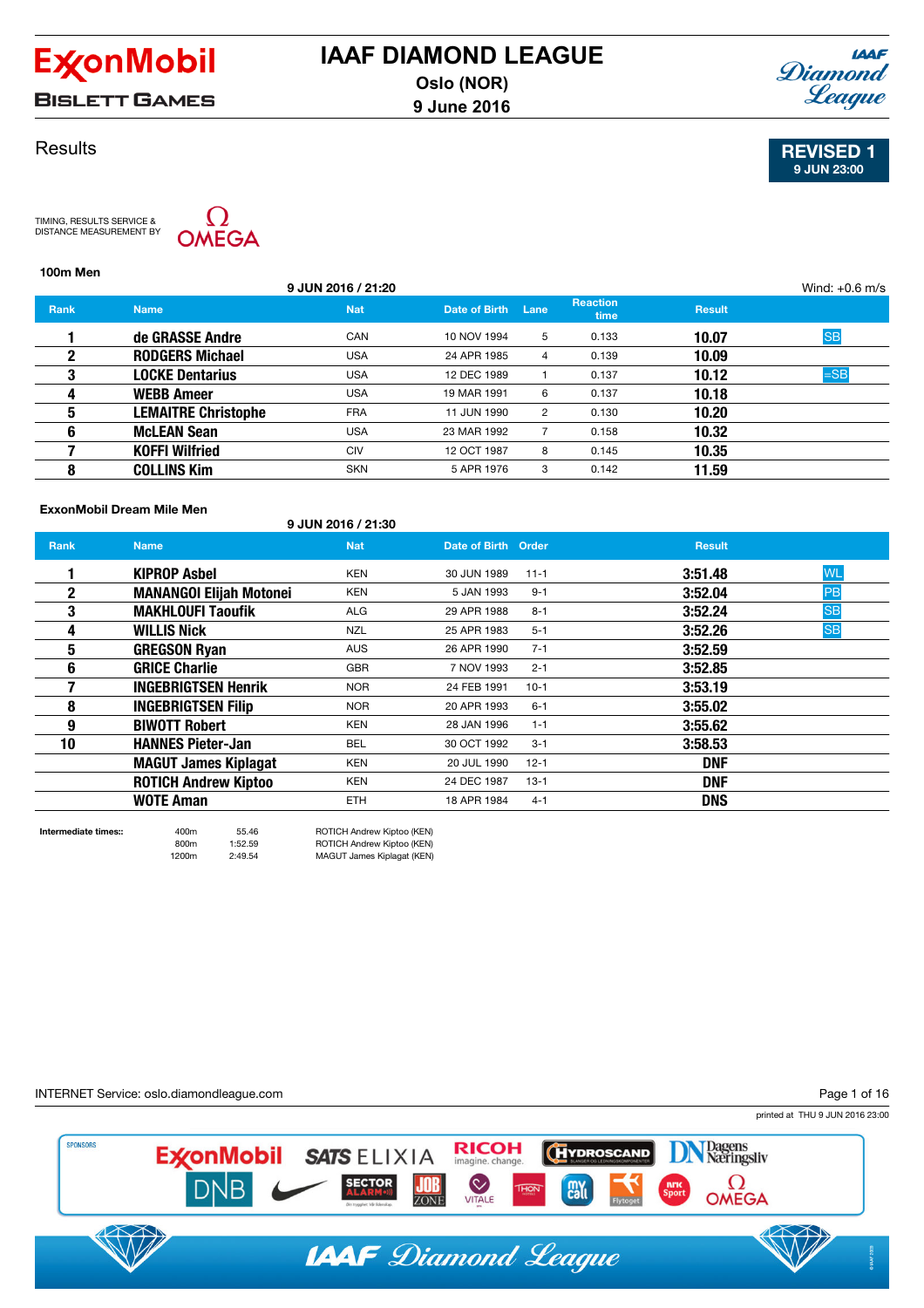

**BISLETT GAMES** 

## **IAAF** Diamond League

## **Results**

REVISED 1 9 JUN 23:00

### 5000m Men

|  |  | 9 JUN 2016 / 20:45 |
|--|--|--------------------|
|  |  |                    |

| <b>Rank</b> | <b>Name</b>                  | <b>Nat</b> | Date of Birth Order |          | <b>Result</b>         |
|-------------|------------------------------|------------|---------------------|----------|-----------------------|
|             | <b>GEBRHIWET Hagos</b>       | <b>ETH</b> | 11 MAY 1994         | $1 - 12$ | 13:07.70              |
| $\mathbf 2$ | <b>EDRIS Muktar</b>          | <b>ETH</b> | 14 JAN 1994         | $2 - 3$  | 13:08.11              |
| 3           | <b>KEJELCHA Yomif</b>        | ETH        | 1 AUG 1997          | $2 - 1$  | 13:08.34              |
| 4           | <b>IGUIDER Abdelaati</b>     | <b>MAR</b> | 25 MAR 1987         | $2 - 4$  | 13:08.61              |
| 5           | <b>KOECH Isiah Kiplangat</b> | <b>KEN</b> | 19 DEC 1993         | $1 - 11$ | 13:10.18              |
| 6           | <b>GEBREMESKEL Dejen</b>     | <b>ETH</b> | 24 NOV 1989         | $1 - 7$  | 13:10.68              |
|             | <b>EMBAYE Abadi</b>          | <b>ETH</b> | 1999                | $1 - 8$  | 13:11.45              |
| 8           | <b>IBRAHIMOV Hayle</b>       | <b>AZE</b> | 18 JAN 1990         | $1 - 5$  | 13:13.92              |
| 9           | LONGOSIWA Thomas Pkemei      | <b>KEN</b> | 14 JAN 1988         | $1 - 9$  | 13:14.51              |
| 10          | <b>ALAMIREW Yenew</b>        | <b>ETH</b> | 27 MAY 1990         | $1 - 10$ | 13:16.99              |
| 11          | <b>SOI Edwin Cheruiyot</b>   | <b>KEN</b> | 3 MAR 1986          | $2 - 2$  | 13:23.19              |
| 12          | <b>DEBELA Dejene</b>         | <b>ETH</b> | 1 JAN 1994          | $1 - 1$  | <b>SB</b><br>13:27.44 |
| 13          | <b>AYALEW Aweke</b>          | <b>BRN</b> | 23 FEB 1993         | $1 - 3$  | 13:28.11              |
| 14          | <b>ROBINSON Brett</b>        | <b>AUS</b> | 8 MAY 1991          | $1 - 4$  | 13:44.51              |
| 15          | <b>BURAAS Sindre</b>         | <b>NOR</b> | 8 MAY 1989          | $1 - 6$  | 13:52.21              |
| 16          | <b>NFTALEM Awet Kibrab</b>   | ERI        | 9 MAY 1997          | $1 - 2$  | 13:59.72              |
|             | <b>KANGOGO Cornelius</b>     | <b>KEN</b> | 15 DEC 1993         | $2 - 5$  | <b>DNF</b>            |
|             | <b>RONO Vincent</b>          | <b>KEN</b> | 11 DEC 1990         | $2 - 6$  | <b>DNF</b>            |

Intermediate times:: 1000m 2:40.07 RONO Vincent (KEN)

2000m 5:20.31 RONO Vincent (KEN) 3000m 8:02.86 RONO Vincent (KEN) 4000m 10:43.77 KANGOGO Cornelius (KEN)

400m Hurdles Men

9 JUN 2016 / 20:03

| <b>Rank</b> | <b>Name</b>                      | <b>Nat</b> | Date of Birth | Lane | <b>Reaction</b><br>time | <b>Result</b> |           |
|-------------|----------------------------------|------------|---------------|------|-------------------------|---------------|-----------|
|             | <b>COPELLO Yasmani</b>           | <b>TUR</b> | 15 APR 1987   |      | 0.164                   | 48.79         | <b>SB</b> |
| 2           | <b>CULSON Javier</b>             | <b>PUR</b> | 25 JUL 1984   | 8    | 0.175                   | 48.99         | <b>SB</b> |
| 3           | <b>TINSLEY Michael</b>           | <b>USA</b> | 21 APR 1984   | 5    | 0.121                   | 49.02         |           |
| 4           | <b>CLEMENT Kerron</b>            | <b>USA</b> | 31 OCT 1985   | 6    | 0.194                   | 49.61         |           |
| 5           | <b>WARHOLM Karsten</b>           | <b>NOR</b> | 28 FEB 1996   |      | 0.163                   | 49.80         |           |
| 6           | <b>BETT Nicholas</b>             | <b>KEN</b> | 27 JAN 1990   | 4    | 0.177                   | 49.85         |           |
|             | <b>DOBEK Patryk</b>              | <b>POL</b> | 13 FEB 1994   | 3    | 0.174                   | 50.27         |           |
| 8           | <b>KJERPESET Øyvind Strømmen</b> | <b>NOR</b> | 12 DEC 1991   | 2    | 0.153                   | 50.98         |           |

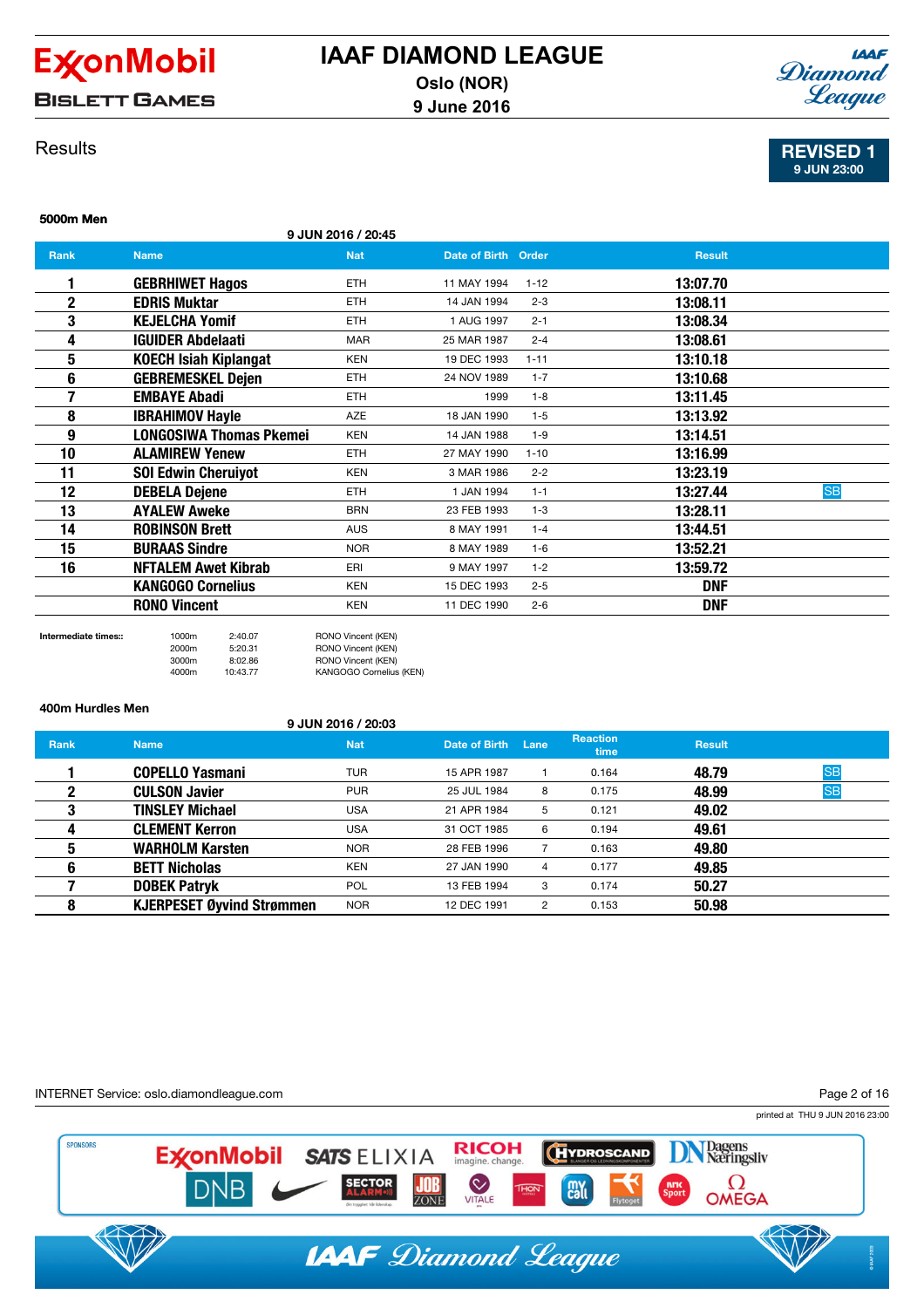

**BISLETT GAMES** 

### **Results**



REVISED 1 9 JUN 23:00

## Pole Vault Men

| ----------   |                                |      | 9 JUN 2016 / 19:15       |            |                     |                |         |               |            |  |
|--------------|--------------------------------|------|--------------------------|------------|---------------------|----------------|---------|---------------|------------|--|
| Rank         | <b>Name</b>                    |      | <b>Nat</b>               |            | Date of Birth Order |                |         | <b>Result</b> |            |  |
|              | <b>LAVILLENIE Renaud</b>       |      | <b>FRA</b>               |            | 18 SEP 1986         | 8              |         | 5.80          |            |  |
| $\mathbf{2}$ | <b>BARBER Shawn</b>            |      | CAN                      |            | 27 MAY 1994         | $\overline{7}$ |         | 5.73          |            |  |
| 3            | <b>WOJCIECHOWSKI Pawel</b>     |      | POL                      |            | 6 JUN 1989          | 6              |         | 5.65          |            |  |
| 4            | <b>JOSEPH Stanley</b>          |      | <b>FRA</b>               |            | 24 OCT 1991         | 4              |         | 5.55          |            |  |
| 5            | <b>XUE Changrui</b>            |      | <b>CHN</b>               |            | 31 MAY 1991         | 1              |         | 5.40          |            |  |
| 6            | <b>DOLVE Eirik</b>             |      | <b>NOR</b>               |            | 5 MAY 1995          | 3              |         | 5.25          |            |  |
|              | <b>SOBERA Robert</b>           |      | <b>POL</b>               |            | 19 JAN 1991         | 5              |         | ΝM            |            |  |
|              | <b>FLORVAAG Per Magne</b>      |      | <b>NOR</b>               |            | 21 FEB 1993         | 2              |         | <b>DNS</b>    |            |  |
|              |                                | 5.05 | 5.25                     | 5.40       | 5.55                | 5.65           | 5.73    | 5.80          | 5.87       |  |
|              | <b>LAVILLENIE R</b>            | ٠    | $\overline{\phantom{a}}$ | ۰          | ٠                   | XXO            | $\circ$ | XO            | <b>XXX</b> |  |
| 2            | <b>BARBER S</b>                |      | ٠                        | $\circ$    | XO                  | XO             | XO      | <b>XXX</b>    |            |  |
| 3            | <b>WOJCIECHOWSKI P</b>         | ٠    | $\overline{\phantom{a}}$ | xo         | XO                  | $\circ$        |         | <b>XXX</b>    |            |  |
|              | JOSEPH S                       | ٠    | $\overline{\phantom{a}}$ | o          | XO                  | <b>XXX</b>     |         |               |            |  |
| 5            | XUE C                          | -    | XO                       | XXO        | <b>XXX</b>          |                |         |               |            |  |
| 6            | DOLVE E                        | ٠    | XO                       | <b>XXX</b> |                     |                |         |               |            |  |
|              | SOBERA R<br><b>FLORVAAG PM</b> |      |                          | <b>XXX</b> |                     |                |         |               |            |  |

#### Triple Jump Men

### 9 JUN 2016 / 18:55

| <b>Rank</b>  | <b>Name</b>                   |              |          | <b>Nat</b>              |          | Date of Birth Order |          |                |          |       | <b>Result</b> |              |          |           |  |
|--------------|-------------------------------|--------------|----------|-------------------------|----------|---------------------|----------|----------------|----------|-------|---------------|--------------|----------|-----------|--|
|              | <b>COPELLO Alexis</b>         |              |          | <b>CUB</b>              |          | 12 AUG 1985         |          | 5              |          |       | 16.91         |              |          |           |  |
| $\mathbf{2}$ | <b>TAMGHO Teddy</b>           |              |          | <b>FRA</b>              |          | 15 JUN 1989         |          | 8              |          |       | 16.80         |              |          | <b>SB</b> |  |
| 3            | <b>HEB Max</b>                |              |          | GER                     |          | 13 JUL 1996         |          |                |          |       | 16.69         |              |          |           |  |
| 4            | <b>BENARD Chris</b>           |              |          | <b>USA</b>              |          | 4 APR 1990          |          | 4              |          |       | 16.66         |              |          |           |  |
| 5            | <b>CRADDOCK Omar</b>          |              |          | <b>USA</b>              |          | 26 APR 1991         |          | $\overline{7}$ |          |       | 16.48         |              |          |           |  |
| 6            | <b>DORIS Troy</b>             |              |          | <b>GUY</b>              |          | 12 APR 1989         |          | $\overline{2}$ |          |       | 16.48         |              |          |           |  |
|              | <b>ÉVORA Nelson</b>           |              |          | <b>POR</b>              |          | 20 APR 1984         |          | 6              |          |       | 16.38         |              |          |           |  |
| 8            | <b>MOKOENA Godfrey Khotso</b> |              |          | <b>RSA</b>              |          | 6 MAR 1985          |          | 3              |          |       | 16.08         |              |          |           |  |
|              |                               |              |          | $\overline{\mathbf{2}}$ |          | 3                   |          | 4              |          | 5     |               | 6            |          |           |  |
|              | COPELLO A                     | $\mathsf{x}$ | $(+0.3)$ | 16.91                   | $(+0.2)$ | x                   | $(+0.8)$ | 16.18          | $(-0.3)$ | x     | $(+0.3)$      | $\mathsf{x}$ | $(-0.8)$ |           |  |
|              | <b>TAMGHOT</b>                | 16.34        | (0.0)    | x                       | $(+0.6)$ | 16.80               | $(-0.2)$ | X              | $(+0.3)$ | 15.97 | (0.0)         | x            | $(-0.9)$ |           |  |
|              | HE <sub>B</sub> M             | х            | (0.0)    | x                       | $(+0.2)$ | 16.67               | $(-0.5)$ | 16.69          | $(+0.3)$ | х     | $(+1.1)$      | x            | $(-0.4)$ |           |  |
|              | <b>BENARD C</b>               | x            | $(+0.5)$ | 16.19                   | $(-0.4)$ | 16.66               | $(-0.3)$ | х              | $(-0.2)$ | x     | $(-0.1)$      | x            | $(-0.3)$ |           |  |
|              | CRADDOCK O                    | x            | $(+1.3)$ | 16.48                   | $(+0.2)$ | 16.15               | $(+0.2)$ |                |          |       |               |              |          |           |  |
|              | <b>DORIST</b>                 | х            | $(+0.2)$ | x                       | $(-0.1)$ | 16.48               | (0.0)    |                |          |       |               |              |          |           |  |
|              | ÉVORA N                       | 15.98        | $(+0.1)$ | 16.38                   | $(+0.7)$ | х                   | $(+0.6)$ |                |          |       |               |              |          |           |  |
|              | <b>MOKOENA GK</b>             | 15.30        | $(+1.8)$ | 15.79                   | $(+0.9)$ | 16.08               | $(-0.2)$ |                |          |       |               |              |          |           |  |

#### INTERNET Service: oslo.diamondleague.com

Page 3 of 16

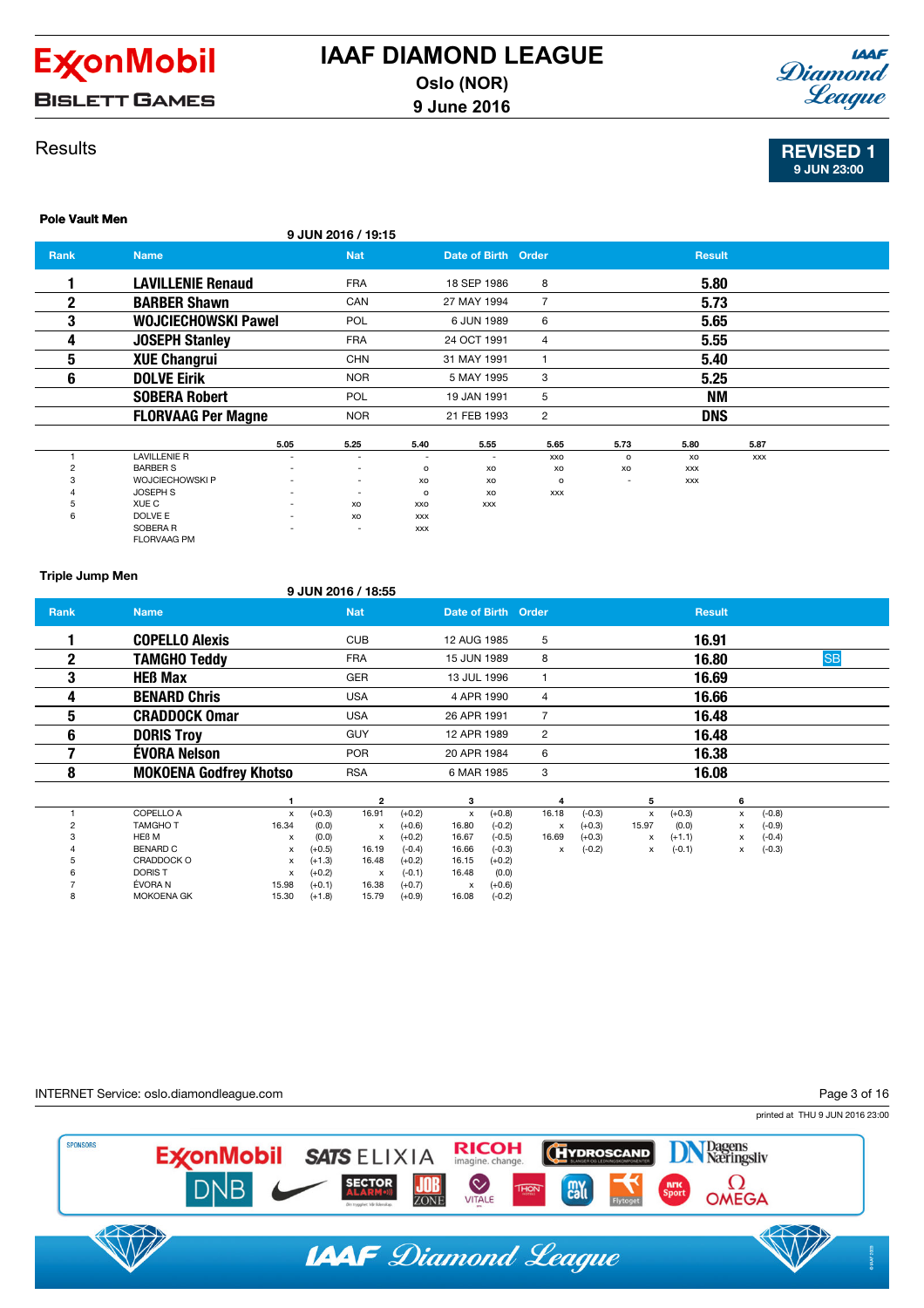

**BISLETT GAMES** 

## **IAAF** Diamond League

## **Results**

Shot Put Men

REVISED 1 9 JUN 23:00

|                |                          |       | 9 JUN 2016 / 19:30        |                           |                |       |               |    |
|----------------|--------------------------|-------|---------------------------|---------------------------|----------------|-------|---------------|----|
| <b>Rank</b>    | <b>Name</b>              |       | <b>Nat</b>                | Date of Birth Order       |                |       | <b>Result</b> |    |
|                | <b>KOVACS Joe</b>        |       | <b>USA</b>                | 28 JUN 1989               | 7              |       | 22.01         |    |
| 2              | <b>BUKOWIECKI Konrad</b> |       | POL                       | 17 MAR 1997               | 5              |       | 21.14         | PB |
| 3              | <b>MAJEWSKI Tomasz</b>   |       | <b>POL</b>                | 30 AUG 1981               | 6              |       | 20.56         |    |
| 4              | <b>NEDOW Tim</b>         |       | CAN                       | 16 OCT 1990               | 3              |       | 20.40         |    |
| 5              | <b>KOLAŠINAC Asmir</b>   |       | <b>SRB</b>                | 15 OCT 1984               | $\overline{2}$ |       | 19.84         |    |
| 6              | <b>RICHARDS O'Dayne</b>  |       | JAM                       | 14 DEC 1988               | 4              |       | 19.14         |    |
|                | <b>THOMSEN Marcus</b>    |       | <b>NOR</b>                | 7 JAN 1998                |                |       | 17.68         | PB |
|                |                          |       | $\overline{2}$            | 3                         | 4              | 5     | 6             |    |
|                | <b>KOVACS J</b>          | 20.18 | 20.73                     | 20.69                     | 20.45          | 21.51 | 22.01         |    |
| $\overline{c}$ | <b>BUKOWIECKI K</b>      | 20.77 | 20.64                     | 20.26                     | 21.14          | 20.70 | x             |    |
| 3              | <b>MAJEWSKIT</b>         | 19.61 | 19.93                     | 20.56                     | X              | 20.09 | 20.19         |    |
|                | NEDOW T                  | 19.92 | 20.10                     | $\boldsymbol{\mathsf{x}}$ | 19.69          | 20.40 | 20.07         |    |
|                | KOLAŠINAC A              | 19.84 | $\boldsymbol{\mathsf{x}}$ | 19.66                     |                |       |               |    |
|                | <b>RICHARDS O</b>        | 18.28 | 18.41                     | 19.14                     |                |       |               |    |
|                | <b>THOMSEN M</b>         | 17.37 | 17.68                     | x                         |                |       |               |    |

#### Javelin Throw Men

### 9 JUN 2016 / 20:40

9 ARAI R 76.82 76.77 73.57

| Rank         | <b>Name</b>             |                | <b>Nat</b>                | Date of Birth Order |                |       | <b>Result</b>             |           |
|--------------|-------------------------|----------------|---------------------------|---------------------|----------------|-------|---------------------------|-----------|
|              | <b>RÖHLER Thomas</b>    |                | <b>GER</b>                | 30 SEP 1991         | $\overline{7}$ |       | 89.30                     | <b>WL</b> |
| $\mathbf{2}$ | <b>VETTER Johannes</b>  |                | <b>GER</b>                | 26 MAR 1993         |                |       | 87.11                     | PB        |
| 3            | <b>WALCOTT Keshorn</b>  |                | <b>TTO</b>                | 22 APR 1993         | 6              |       | 86.35                     | <b>SB</b> |
| 4            | <b>PEACOCK Hamish</b>   |                | <b>AUS</b>                | 15 OCT 1990         | $\overline{2}$ |       | 84.25                     |           |
| 5            | <b>ABDELRAHMAN Ihab</b> |                | EGY                       | 1 MAY 1989          | 9              |       | 81.94                     |           |
| 6            | <b>VADLEJCH Jakub</b>   |                | CZE                       | 10 OCT 1990         | 4              |       | 81.89                     |           |
|              | <b>YEGO Julius</b>      |                | <b>KEN</b>                | 4 JAN 1989          | 8              |       | 80.90                     |           |
| 8            | <b>HOFMANN Andreas</b>  |                | <b>GER</b>                | 16 DEC 1991         | 5              |       | 79.57                     |           |
| 9            | <b>ARAI Ryohei</b>      |                | <b>JPN</b>                | 23 JUN 1991         | 3              |       | 76.82                     |           |
|              |                         |                |                           |                     |                |       |                           |           |
|              | RÖHLER T                |                | $\overline{2}$            | 3                   | 4              | 5     | 6                         |           |
| 2            | <b>VETTER J</b>         | 84.71<br>87.11 | 89.30                     | 85.35               | 84.12          | 81.59 | $\mathsf{x}$              |           |
|              |                         |                | 83.67                     | 84.03               | X              | 83.76 | 82.83                     |           |
|              | <b>WALCOTT K</b>        | 82.91          | 84.78                     | 83.85               | 86.35          | 79.68 | $\boldsymbol{\mathsf{x}}$ |           |
|              | PEACOCK H               | 81.86          | 83.84                     | 79.48               | 82.90          | 83.47 | 84.25                     |           |
|              | ABDELRAHMAN I           | 81.33          | $\boldsymbol{\mathsf{x}}$ | 81.94               |                |       |                           |           |
|              | VADLEJCH J              | 77.88          | 81.89                     | 78.26               |                |       |                           |           |
|              | YEGO J                  | 75.67          | 80.90                     | 79.67               |                |       |                           |           |
| 8            | <b>HOFMANN A</b>        | 79.57          | 79.52                     | 77.11               |                |       |                           |           |

INTERNET Service: oslo.diamondleague.com

Page 4 of 16

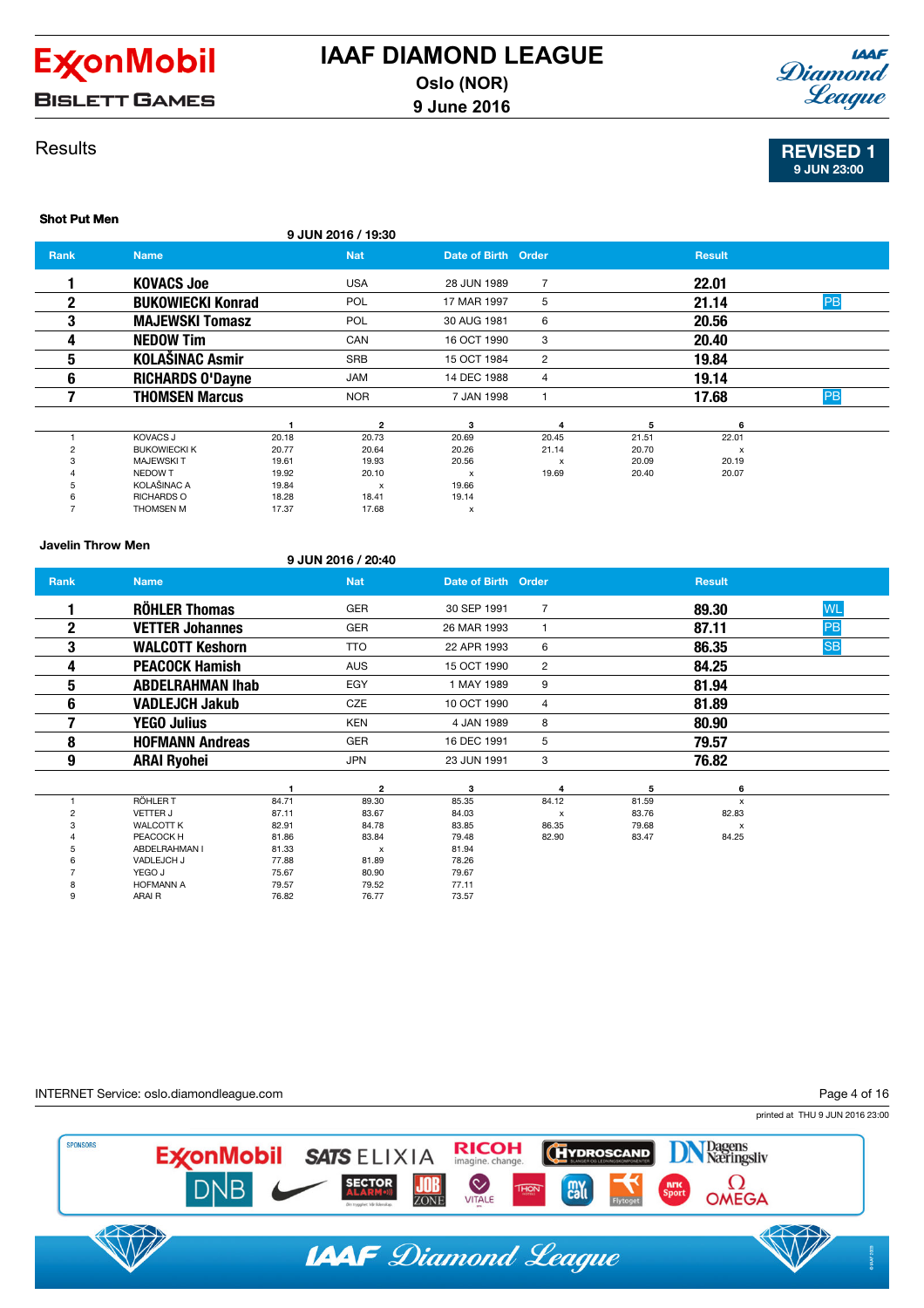

**BISLETT GAMES** 

## **IAAF** Diamond League

REVISED 1 9 JUN 23:00

## **Results**

| 100m Men<br>national |                               | 9 JUN 2016 / 18:10 |                 |      |                         |               | Wind: $+1.2$ m/s |
|----------------------|-------------------------------|--------------------|-----------------|------|-------------------------|---------------|------------------|
| <b>Rank</b>          | <b>Name</b>                   | <b>Nat</b>         | Date of Birth   | Lane | <b>Reaction</b><br>time | <b>Result</b> |                  |
|                      | <b>DALGÅRD MADSEN Morten</b>  | <b>DEN</b>         | 5 MAY 1995      | 6    | 0.110                   | 10.48         | <b>SB</b>        |
| $\mathbf{2}$         | <b>MORKEN Håkon</b>           | <b>NOR</b>         | 20 APR 1993     | 5    | 0.136                   | 10.59         | <b>PB</b>        |
| 3                    | <b>MARTHINUSSEN Christian</b> | <b>NOR</b>         | <b>JAN 1983</b> |      | 0.128                   | 10.80         |                  |
| 4                    | <b>FOSSØY Jostein Joshua</b>  | <b>NOR</b>         | SEP 1992        | 2    | 0.139                   | 10.80         | $=$ PB           |
| 5                    | <b>ROSENBERG Michael</b>      | <b>NOR</b>         | 10 MAY 1990     | 8    | 0.113                   | 10.85         |                  |
| 6                    | <b>BUHAGEN Kristoffer</b>     | <b>NOR</b>         | 4 FEB 1992      | 3    | 0.134                   | 35.72         |                  |
|                      | <b>QUARCOO Jonathan</b>       | <b>NOR</b>         | 13 OCT 1996     | 4    | $-0.203$ F <sup>1</sup> | DQ            | R 162.7          |
|                      | <b>KASHAFALI Salum Ageze</b>  | <b>NOR</b>         | 25 NOV 1993     |      |                         | <b>DNS</b>    |                  |

### 200m Men

| national    |                              | 9 JUN 2016 / 18:45 |               |                |                         |               | Wind: $+0.1$ m/s |
|-------------|------------------------------|--------------------|---------------|----------------|-------------------------|---------------|------------------|
| <b>Rank</b> | <b>Name</b>                  | <b>Nat</b>         | Date of Birth | Lane           | <b>Reaction</b><br>time | <b>Result</b> |                  |
|             | <b>MORKEN Håkon</b>          | <b>NOR</b>         | 20 APR 1993   | 5              | 0.124                   | 21.38         | <b>SB</b>        |
|             | <b>JOHANSEN Matias Hove</b>  | <b>NOR</b>         | 1 JAN 1998    | 6              | 0.147                   | 21.58         |                  |
| 3           | <b>LYSNE Thorbjørn</b>       | <b>NOR</b>         | 30 JAN 1990   | 8              | 0.158                   | 21.61         | <b>SB</b>        |
| 4           | <b>KLARENG Øystein</b>       | <b>NOR</b>         | 1 JAN 1996    |                | 0.144                   | 21.73         |                  |
| 5           | OVERVÅG Henrik               | <b>NOR</b>         | 1 JAN 1994    | 2              | 0.159                   | 21.82         |                  |
| 6           | <b>PANCHALINGAM Nivethan</b> | <b>NOR</b>         | 6 SEP 1993    |                | 0.142                   | 21.93         | PB               |
|             | <b>JALLOW Nickolai</b>       | <b>NOR</b>         | 3 APR 1991    | 3              | 0.125                   | 22.29         |                  |
|             | <b>PETTERSEN Even</b>        | <b>NOR</b>         | 12 OCT 1993   | $\overline{4}$ |                         | <b>DNS</b>    |                  |
|             |                              |                    |               |                |                         |               |                  |

# 400m Men

national 9 JUN 2016 / 18:30

| <b>Name</b>                   | <b>Nat</b> | Date of Birth   | Lane | <b>Reaction</b><br>time | <b>Result</b> |  |
|-------------------------------|------------|-----------------|------|-------------------------|---------------|--|
| <b>KÅSHAGEN Maurits</b>       | <b>NOR</b> | 15 FEB 1989     | 4    | 0.118                   | 47.19         |  |
| <b>AGARD Terrence</b>         | NED        | 1 JAN 1990      | 6    | 0.196                   | 47.55         |  |
| <b>EKELUND ARENANDER Nick</b> | <b>DEN</b> | 23 JAN 1989     | 5    | 0.147                   | 48.35         |  |
| <b>SANDBERG Joachim</b>       | <b>NOR</b> | 18 MAY 1995     |      | 0.157                   | 48.35         |  |
| <b>RAMIREZ Josh-Kevin</b>     | <b>NOR</b> | 3 JUN 1996      | 3    | 0.149                   | 48.50         |  |
| <b>KÄSTAD Martin Loftås</b>   | <b>NOR</b> | 10 AUG 1990     | 2    | 0.165                   | 48.75         |  |
| <b>OPSAL Toraly</b>           | <b>NOR</b> | <b>JAN 1998</b> | 8    | 0.154                   | 49.03         |  |
| <b>SKOGEN Sondre Dingsør</b>  | <b>NOR</b> | 3 FEB 1996      |      | 0.168                   | 49.25         |  |
|                               |            |                 |      |                         |               |  |

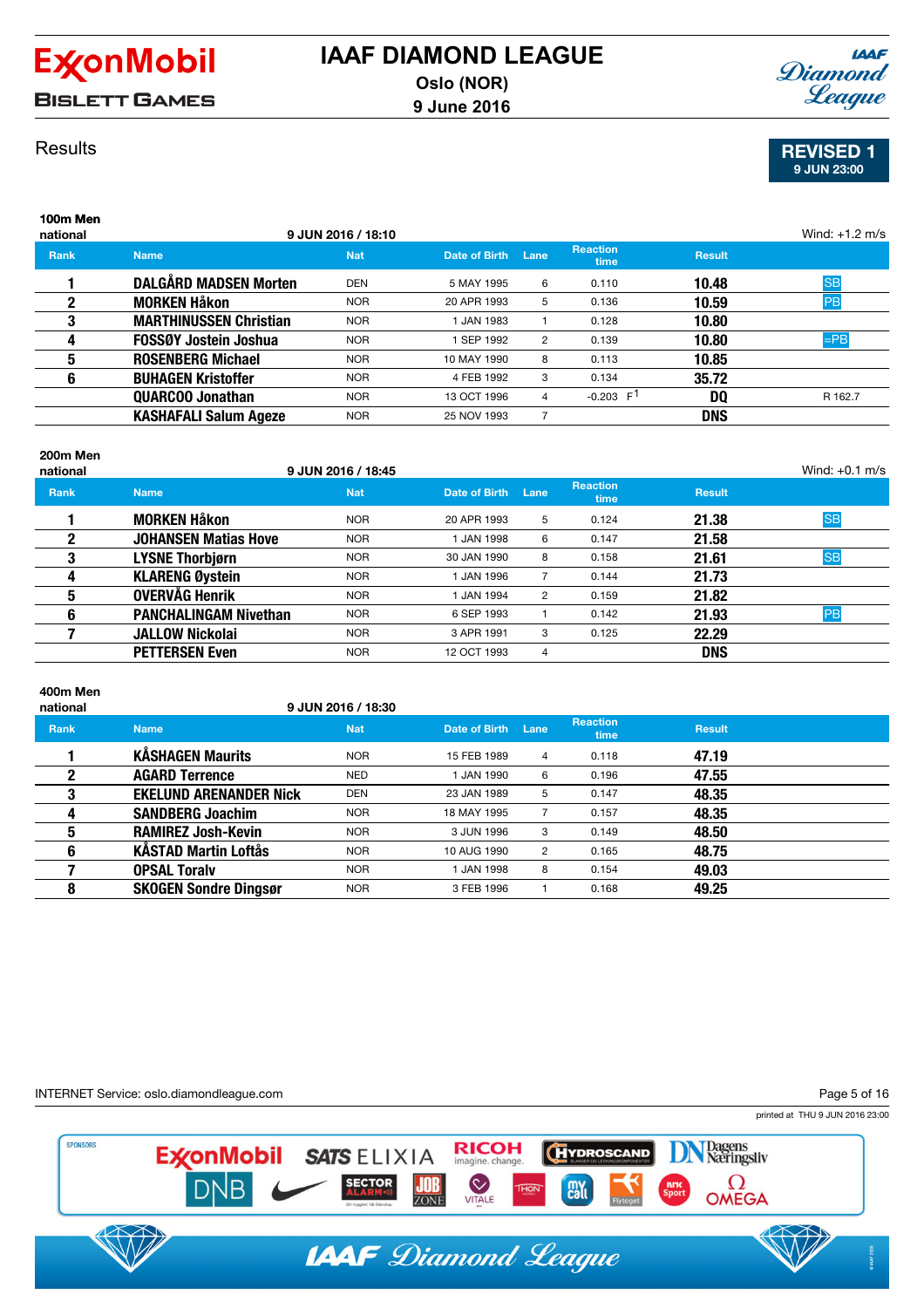

**BISLETT GAMES** 



### **Results**

REVISED 1 9 JUN 23:00

### 800m Men national 9 JUN 2016 / 19:30 **Rank Name Name Nat Date of Birth Lane Result** Result **1 LÓPEZ Yeimer** CUB 20 AUG 1982 7 **1:45.75** <mark>SB</mark> **2 MAMBA Alberto** MOZ 1JAN 1994 6-1 **1:46.32** NR **3 BERGLUND Kalle** SWE 11 MAR 1996 5 **1:47.45 4** DOUMA Richard NED 17 APR 1993 4 1:48.28 PB **5** OUSTAD Emil NOR 20 JUL 1989 6-2 1:50.30 **6 ROTH Andreas** NOR 29 APR 1993 8-1 1:50.59 **7** BREIVIK Sverre Blom NOR 18 MAY 1996 2-2 1:51.17 PB **8 REPCÍK Jozef** SVK 3 AUG 1986 3 1:51.62 **9 EINAN Markus NOR 4 FEB 1997 2-1 1:52.50 HENRIKSEN Håkon** NOR 24 JUN 1993 8-2 **DNF** KRAMER Andreas SWE 1 JAN 1997 1

### Intermediate times:: 400m 51.50 HENRIKSEN Håkon (NOR)

600m 1:18.67 LÓPEZ Yeimer (CUB)

1500m Men

#### national 9 JUN 2016 / 19:01

| <b>Rank</b>    | <b>Name</b>                        | <b>Nat</b> | Date of Birth | Order    | <b>Result</b>        |
|----------------|------------------------------------|------------|---------------|----------|----------------------|
|                | <b>MATHEWS Luke</b>                | <b>AUS</b> | 21 JUN 1995   | $19-1$   | 3:37.99              |
| $\overline{2}$ | <b>LØKEN Snorre Holtan</b>         | <b>NOR</b> | 25 OCT 1994   | $12 - 1$ | 3:38.63              |
| 3              | <b>WIGHTMAN Jake</b>               | <b>GBR</b> | 11 JUL 1994   | $17 - 1$ | 3:38.83              |
| 4              | <b>PHILIBERT-THIBOUTOT Charles</b> | CAN        | 31 DEC 1990   | $18-1$   | 3:38.96              |
| 5              | <b>BUENO Andreas</b>               | <b>DEN</b> | 7 JUL 1988    | $15-1$   | <b>SB</b><br>3:39.85 |
| 6              | <b>ROGESTEDT Johan</b>             | <b>SWE</b> | 27 JAN 1993   | $9 - 1$  | PB<br>3:40.29        |
| 7              | <b>LANCASHIRE Thomas</b>           | <b>GBR</b> | 2 JUL 1985    | $16-1$   | 3:41.46              |
| 8              | <b>JURKEVICS Dmitrijs</b>          | LAT        | 7 JAN 1987    | $14-1$   | 3:42.38              |
| 9              | <b>INGEBRIGTSEN Jakob</b>          | <b>NOR</b> | 19 SEP 2000   | $10-1$   | PB<br>3:42.44        |
| 10             | <b>FLØYSTAD Hans Kristian</b>      | <b>NOR</b> | 3 APR 1989    | $8 - 1$  | <b>SB</b><br>3:43.19 |
| 11             | <b>LEANDERSSON Jonas</b>           | <b>SWE</b> | 26 JAN 1991   | $11 - 1$ | 3:43.46              |
| 12             | <b>EK Staffan</b>                  | <b>SWE</b> | 13 NOV 1991   | $13 - 1$ | 3:44.00              |
| 13             | <b>WALLDÉN Johan</b>               | <b>SWE</b> | 24 JUL 1987   | $6 - 1$  | <b>SB</b><br>3:45.25 |
| 14             | <b>LØCHTING Sindre</b>             | <b>NOR</b> | 11 JUL 1993   | $7 - 1$  | 3:46.84              |
| 15             | <b>BYRKJELAND Thomas Jefferson</b> | <b>NOR</b> | 11 FEB 1998   | $3 - 1$  | 3:53.82              |
| 16             | <b>SØRENSEN Anders</b>             | <b>NOR</b> | 24 FEB 1996   | $2 - 1$  | 3:54.47              |
| 17             | <b>JUVEN Sondre</b>                | <b>NOR</b> | 17 APR 1999   | $1 - 1$  | 4:00.27              |
|                | <b>BETT Reuben</b>                 | <b>KEN</b> | 6 NOV 1984    | $20 - 1$ | <b>DNF</b>           |
|                | <b>BREIVIK Sigurd Blom</b>         | <b>NOR</b> | 18 MAY 1996   | $4 - 1$  | <b>DNF</b>           |
|                | <b>PETTERSEN Magnus Hannevig</b>   | <b>NOR</b> | 29 APR 1995   | $5 - 1$  | <b>DNF</b>           |

Intermediate times:: 400m 57.44 BETT Reuben (KEN) BETT Reuben (KEN) 1200m 2:56.49 LANCASHIRE Thomas (GBR)

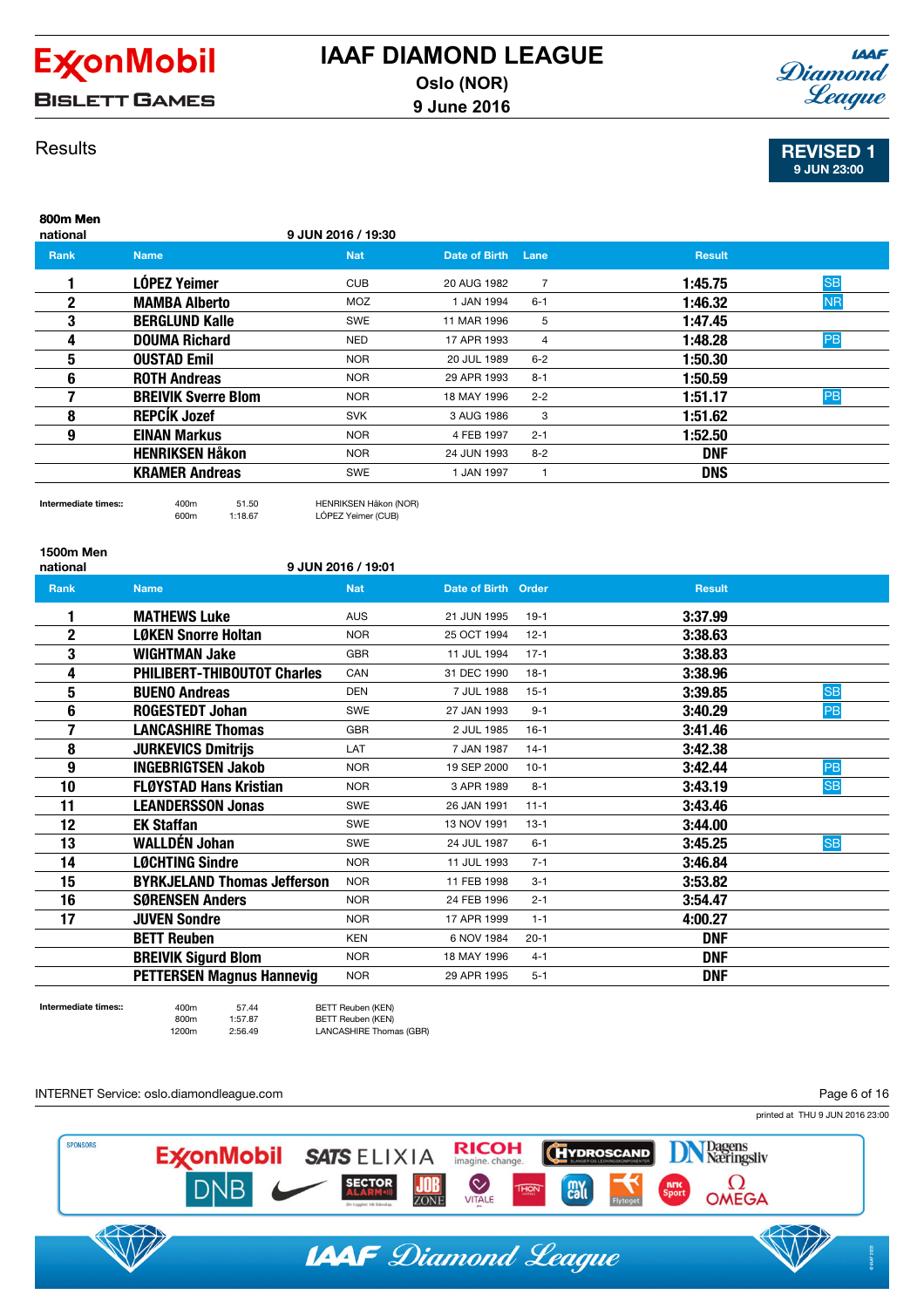

**BISLETT GAMES** 

## **IAAF** Diamond League

REVISED 1 9 JUN 23:00

## **Results**

Ungdomsstafetten Sommer Round 1 9 JUN 2016 / 17:50 Rank Nat Nation Lane Result 1 NOR  $\overline{0}$ sio 1  $\overline{0}$  Q 1 - OPEDAL V (1 JAN 2002) 2 - DYBDAL H (1 JAN 2002) 3 - MALTUN HELLAND L (1 JAN 2001) 4 - JENSSEN MW (2 MAR 2001) 2 NOR **Telemark/Vestfold 1** and 1 and 2 and 2 and 3 4:14.25 Q 1 - KJÆRÅS MOLAND M (8 JUN 2002) 2 - HÅKONSEN L (27 JUN 2002) 3 - SØRHØY TUFTE I (26 JUL 2001) 4 - BURUD OC (28 JUN 2001)  $3$  NOR **Buskerud** Q and  $4:17.80$  q 1 - HARTZ MELLING M (19 DEC 2002) 2 - BENTSEN OJ (6 JAN 2002) 3 - FOSSESHOLM HM (31 MAY 2001) 4 - MELLING CH (25 FEB 2001) 4 NOR **Akershus** Q **According to the Contract Contract Contract Contract Contract Contract Contract Contract Contract Contract Contract Contract Contract Contract Contract Contract Contract Contract Contract Contract Contr** 1 - LOENNECKEN K (20 FEB 2002) 2 - HOLMBOE AE (8 MAR 2002) 3 - WETTRE ANDREASSE M (23 NOV 2001) 4 - HJELMESET LA (18 AUG 2001) 5 NOR Telemark/Vestfold 2 and 3 4:21.88 and 4:21.88 and 4:21.88 and 4:21.88 and 4:21.88 and 4:21.88 and 4:21.88 and 4:21.88 and 4:21.88 and 4:21.88 and 4:21.88 and 4:21.88 and 4:21.88 and 4:21.88 and 4:21.88 and 4:21.88 an 1 - BERGENE AABREKK I (14 OCT 2002) 2 - JORDBRU L (13 APR 2002) 3 - ANDRESEN E (29 NOV 2001) 4 - RÜGER P (3 MAR 2001)  $6$  <sup>NOR 2</sup> **Oppland 1**  $1$   $1$   $2$   $4:23.24$   $1$   $1$ 1 - MELBYBRÅTEN E (26 JUN 2002) 2 - BERGER IS (4 FEB 2002) 3 - BAKKEMO H (25 JUN 2001) 4 - AURMO R (2 FEB 2001)  $7$  NOR and  $4:23.44$ 

|               |                   | 1 - JOHANSEN S (6 SEP 2002)      | 2 - HOLMBOE NE (8 MAR 2002)   |         |
|---------------|-------------------|----------------------------------|-------------------------------|---------|
|               |                   | 3 - BENUM VESTRE K (29 OCT 2001) | 4 - AADLAND PT (26 FEB 2001)  |         |
| <b>8</b> NOR  | Oslo 2            |                                  | 5                             | 4:29.67 |
|               |                   | 1 - HELLAND K (1 JAN 2002)       | 2 - SKEI MM (1 JAN 2002)      |         |
|               |                   | 3 - FURST IH (1 JAN 2001)        | 4 - KJØRVIK M (1 JAN 2001)    |         |
| 9 NOR         | <b>Buskerud 2</b> |                                  |                               | 4:30.67 |
|               |                   | 1 - RØNNING T (6 FEB 2002)       | 2 - KLAUSEN T (8 FEB 2002)    |         |
|               |                   | 3 - TORSTEINSRUD M (24 JUN 2001) | 4 - HERLAND K (8 MAY 2001)    |         |
| <b>10 NOR</b> | Oppland 2         |                                  | $\overline{c}$                | 4:31.50 |
|               |                   | 1 - HEGGEN A (8 AUG 2002)        | 2 - THON V (11 DEC 2002)      |         |
|               |                   | 3 - BUENO LINDMOE A (2 JUN 2001) | 4 - KVAM H (15 MAY 2001)      |         |
| <b>11 NOR</b> | Østfold           |                                  | $\overline{4}$                | 4:38.10 |
|               |                   | 1 - AUTHEN M (10 JUN 2002)       | 2 - FLAATEN J (21 MAR 2002)   |         |
|               |                   | 3 - BERGQUIST K (21 OCT 2001)    | 4 - BERGSLAND A (15 APR 2001) |         |
| $12$ NOR      | Østfold 2         |                                  | 4                             | 5:02.15 |

### INTERNET Service: oslo.diamondleague.com

Page 7 of 16

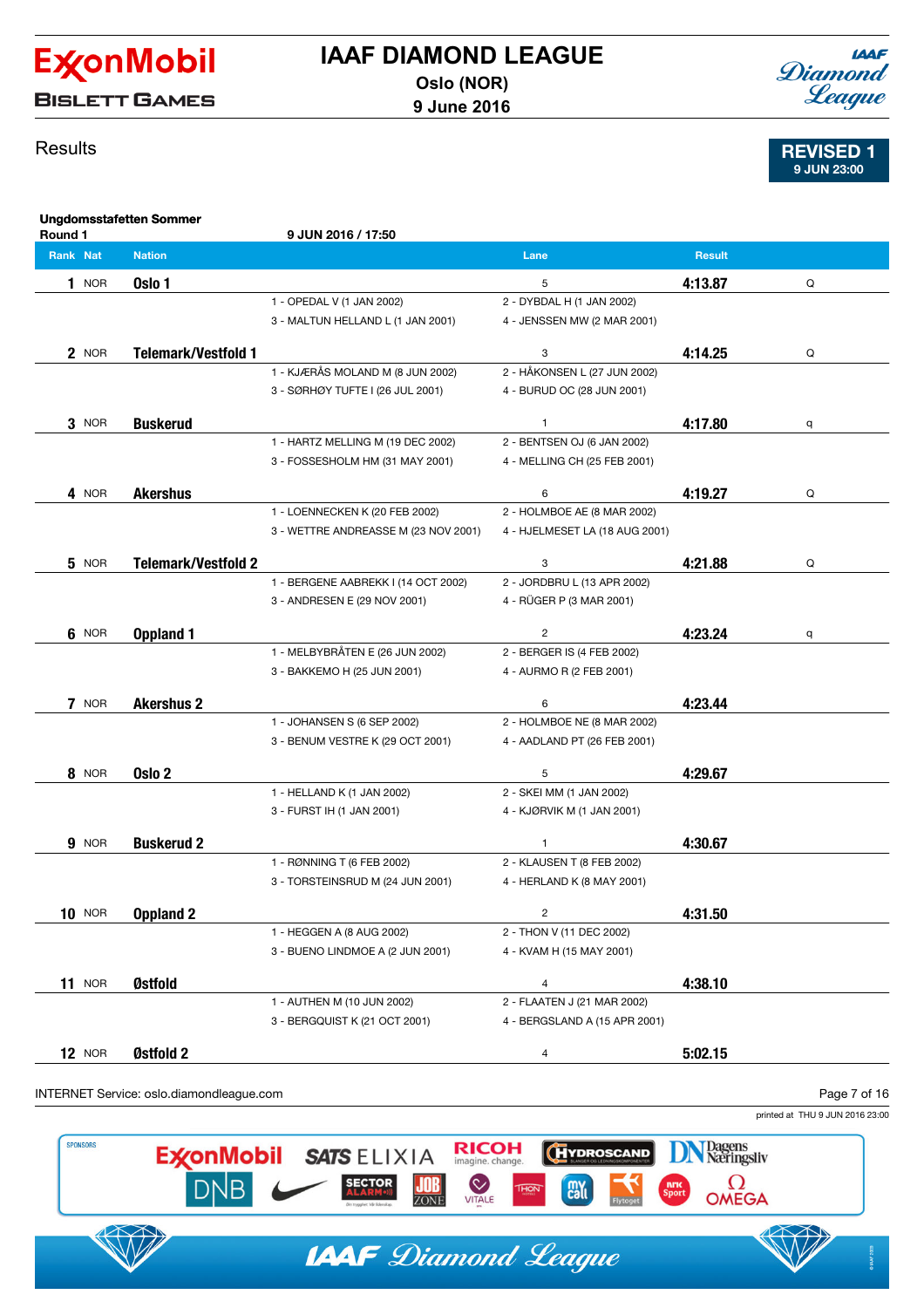

**BISLETT GAMES** 

## **Results**

- 1 ALVIM HESLESKAU LK (6 MAY 2002) 2 SEGTNAN HS (24 APR 2002)
- 
- 
- 3 LARSEN KS (25 OCT 2001) 4 STEINMOEN PN (4 SEP 2001)

| <b>Heat A</b>   | <b>Ungdomsstafetten Sommer</b> | 9 JUN 2016 / 17:50                  |                               |               |   |
|-----------------|--------------------------------|-------------------------------------|-------------------------------|---------------|---|
| <b>Rank Nat</b> | <b>Nation</b>                  |                                     | Lane                          | <b>Result</b> |   |
| <b>NOR</b>      | Oslo 1                         |                                     | 5                             | 4:13.87       | Q |
|                 |                                | 1 - OPEDAL V (1 JAN 2002)           | 2 - DYBDAL H (1 JAN 2002)     |               |   |
|                 |                                | 3 - MALTUN HELLAND L (1 JAN 2001)   | 4 - JENSSEN MW (2 MAR 2001)   |               |   |
| 2 NOR           | <b>Telemark/Vestfold 1</b>     |                                     | 3                             | 4:14.25       | Q |
|                 |                                | 1 - KJÆRÅS MOLAND M (8 JUN 2002)    | 2 - HÅKONSEN L (27 JUN 2002)  |               |   |
|                 |                                | 3 - SØRHØY TUFTE I (26 JUL 2001)    | 4 - BURUD OC (28 JUN 2001)    |               |   |
| 3 NOR           | <b>Buskerud</b>                |                                     |                               | 4:17.80       | q |
|                 |                                | 1 - HARTZ MELLING M (19 DEC 2002)   | 2 - BENTSEN OJ (6 JAN 2002)   |               |   |
|                 |                                | 3 - FOSSESHOLM HM (31 MAY 2001)     | 4 - MELLING CH (25 FEB 2001)  |               |   |
| 4 NOR           | <b>Akershus 2</b>              |                                     | 6                             | 4:23.44       |   |
|                 |                                | 1 - JOHANSEN S (6 SEP 2002)         | 2 - HOLMBOE NE (8 MAR 2002)   |               |   |
|                 |                                | 3 - BENUM VESTRE K (29 OCT 2001)    | 4 - AADLAND PT (26 FEB 2001)  |               |   |
| 5 NOR           | <b>Oppland 2</b>               |                                     | $\overline{2}$                | 4:31.50       |   |
|                 |                                | 1 - HEGGEN A (8 AUG 2002)           | 2 - THON V (11 DEC 2002)      |               |   |
|                 |                                | 3 - BUENO LINDMOE A (2 JUN 2001)    | 4 - KVAM H (15 MAY 2001)      |               |   |
| 6<br><b>NOR</b> | Østfold 2                      |                                     | $\overline{4}$                | 5:02.15       |   |
|                 |                                | 1 - ALVIM HESLESKAU LK (6 MAY 2002) | 2 - SEGTNAN HS (24 APR 2002)  |               |   |
|                 |                                | 3 - LARSEN KS (25 OCT 2001)         | 4 - STEINMOEN PN (4 SEP 2001) |               |   |







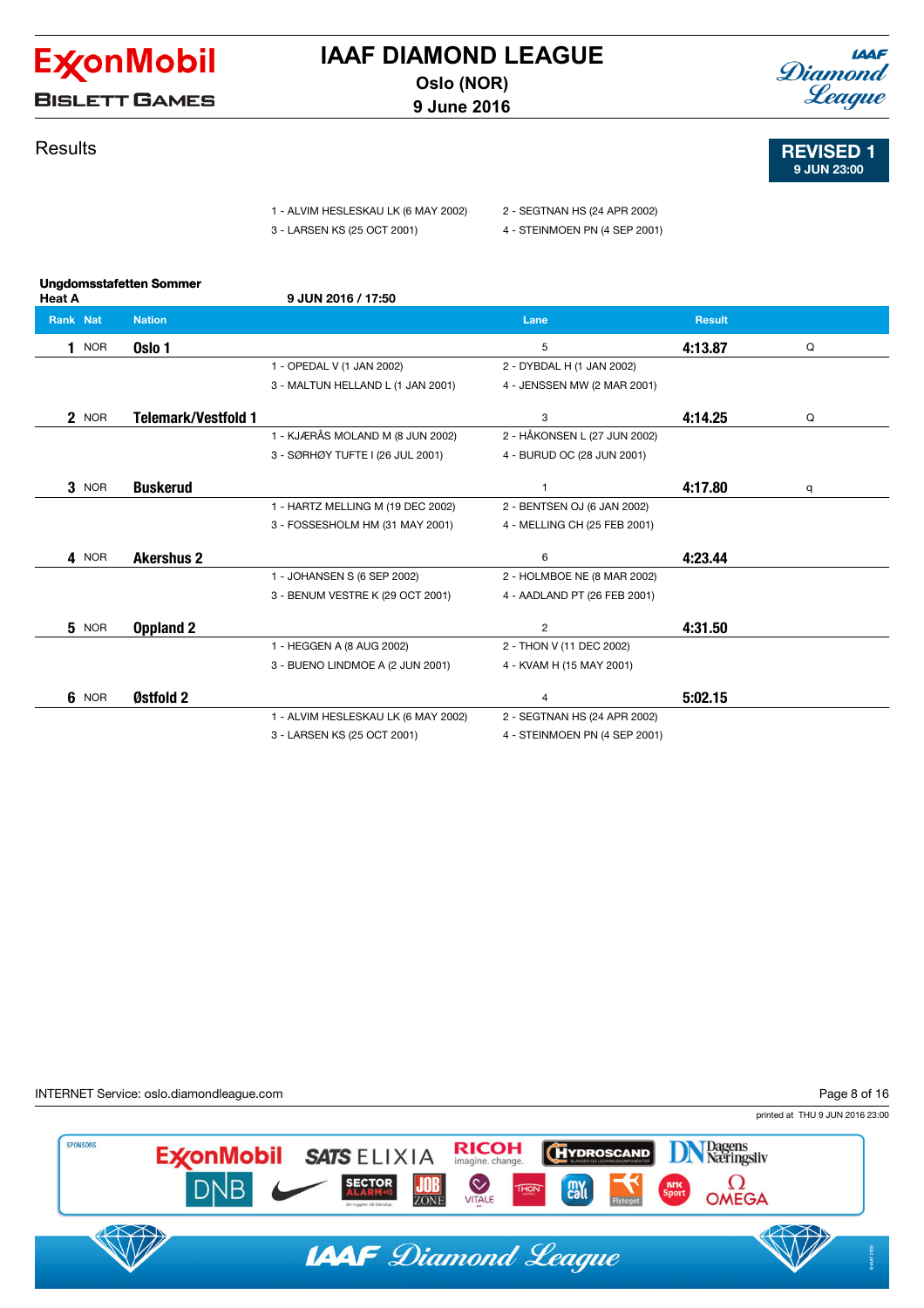

**BISLETT GAMES** 

## **IAAF** Diamond League

REVISED 1 9 JUN 23:00

## **Results**

| <b>Heat B</b>   | <b>Ungdomsstafetten Sommer</b> | 9 JUN 2016 / 18:00                   |                                |               |   |
|-----------------|--------------------------------|--------------------------------------|--------------------------------|---------------|---|
| <b>Rank Nat</b> | <b>Nation</b>                  |                                      | Lane                           | <b>Result</b> |   |
| <b>NOR</b>      | <b>Akershus</b>                |                                      | 6                              | 4:19.27       | Q |
|                 |                                | 1 - LOENNECKEN K (20 FEB 2002)       | 2 - HOLMBOE AE (8 MAR 2002)    |               |   |
|                 |                                | 3 - WETTRE ANDREASSE M (23 NOV 2001) | 4 - HJELMESET LA (18 AUG 2001) |               |   |
| 2 NOR           | <b>Telemark/Vestfold 2</b>     |                                      | 3                              | 4:21.88       | Q |
|                 |                                | 1 - BERGENE AABREKK I (14 OCT 2002)  | 2 - JORDBRU L (13 APR 2002)    |               |   |
|                 |                                | 3 - ANDRESEN E (29 NOV 2001)         | 4 - RÜGER P (3 MAR 2001)       |               |   |
| $3$ NOR         | Oppland 1                      |                                      | 2                              | 4:23.24       | q |
|                 |                                | 1 - MELBYBRÅTEN E (26 JUN 2002)      | 2 - BERGER IS (4 FEB 2002)     |               |   |
|                 |                                | 3 - BAKKEMO H (25 JUN 2001)          | 4 - AURMO R (2 FEB 2001)       |               |   |
| 4 NOR           | Oslo <sub>2</sub>              |                                      | 5                              | 4:29.67       |   |
|                 |                                | 1 - HELLAND K (1 JAN 2002)           | 2 - SKEI MM (1 JAN 2002)       |               |   |
|                 |                                | 3 - FURST IH (1 JAN 2001)            | 4 - KJØRVIK M (1 JAN 2001)     |               |   |
| 5 NOR           | <b>Buskerud 2</b>              |                                      | 1                              | 4:30.67       |   |
|                 |                                | 1 - RØNNING T (6 FEB 2002)           | 2 - KLAUSEN T (8 FEB 2002)     |               |   |
|                 |                                | 3 - TORSTEINSRUD M (24 JUN 2001)     | 4 - HERLAND K (8 MAY 2001)     |               |   |
| 6 NOR           | Østfold                        |                                      | 4                              | 4:38.10       |   |
|                 |                                | 1 - AUTHEN M (10 JUN 2002)           | 2 - FLAATEN J (21 MAR 2002)    |               |   |
|                 |                                | 3 - BERGQUIST K (21 OCT 2001)        | 4 - BERGSLAND A (15 APR 2001)  |               |   |

Qualification: First 2 in each heat (Q) and the next 2 fastest (q) advance to the Final

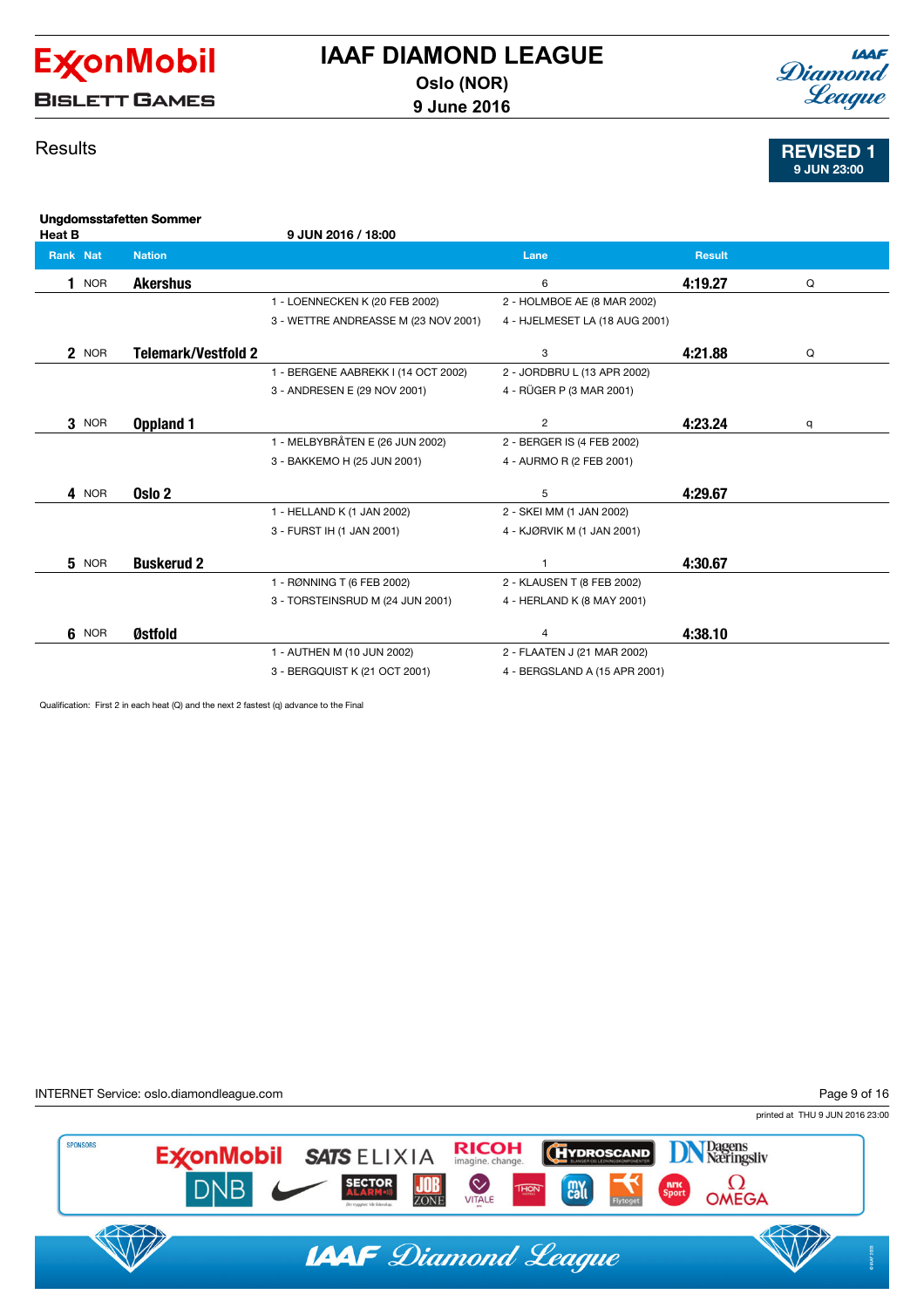

**9 June 2016**



## **Results**

|         | <b>IAAF</b> |
|---------|-------------|
| Diamond |             |
|         | League      |
|         |             |

REVISED 1 9 JUN 23:00

| Final           |              | <b>Ungdomsstafetten Sommer</b><br>9 JUN 2016 / 19:10 |                |               |  |
|-----------------|--------------|------------------------------------------------------|----------------|---------------|--|
| <b>Rank Nat</b> |              | <b>Nation</b>                                        | Lane           | <b>Result</b> |  |
|                 | <b>NOR</b>   | Oslo 1                                               | $\overline{2}$ | 4:12.77       |  |
|                 | 2 NOR        | <b>Akershus</b>                                      | 1              | 4:13.06       |  |
|                 | 3 NOR        | <b>Buskerud</b>                                      | 5              | 4:13.41       |  |
|                 | 4 NOR        | <b>Telemark/Vestfold 2</b>                           | 4              | 4:14.54       |  |
|                 | <b>5</b> NOR | <b>Telemark/Vestfold 1</b>                           | 3              | 4:15.54       |  |
|                 | 6 NOR        | Oppland 1                                            | 6              | 4:30.55       |  |

Race Against Malaria

9 JUN 2016 / 19:20

| Rank Nat     | <b>Nation</b>               |                                  | Lane                                 | <b>Result</b> |  |
|--------------|-----------------------------|----------------------------------|--------------------------------------|---------------|--|
| $1$ NOR      | <b>DNB</b>                  |                                  | $\overline{4}$                       | 2:14.66       |  |
|              |                             | 1 - HEITMANN RK (14 JUN 1985)    | 2 - GRAM ANDERSEN I (20 AUG 1990)    |               |  |
|              |                             | 3 - LIHOLT R (13 NOV 1976)       | 4 - HERHEIM C (4 JAN 1983)           |               |  |
| 2 NOR        | <b>PWC</b>                  |                                  | 8                                    | 2:20.24       |  |
|              |                             | 1 - NGUYEN J (10 AUG 1988)       | 2 - HEGGEM E (25 NOV 1989)           |               |  |
|              |                             | 3 - KÄHLER J (7 SEP 1989)        | 4 - UNDLIEN M (25 FEB 1990)          |               |  |
| $3$ NOR      | <b>KPMG</b>                 |                                  | $\overline{2}$                       | 2:21.63       |  |
|              |                             | 1 - LIND THORNES S (20 SEP 1990) | 2 - LERVIK V (12 DEC 1987)           |               |  |
|              |                             | 3 - STENSRUD K (14 MAY 1985)     | 4 - WALTER MC (23 NOV 1990)          |               |  |
| 4 NOR        | <b>Thommessen</b>           |                                  | 3                                    | 2:23.49       |  |
|              |                             | 1 - KRISTIANSEN KS (8 AUG 1990)  | 2 - LILAND FREDRIKSE M (18 JUN 1987) |               |  |
|              |                             | 3 - NYHUS R (2 JAN 1989)         | 4 - LINDEMARK L (20 OCT 1990)        |               |  |
| <b>5</b> NOR | <b>Statkraft</b>            |                                  | $\overline{7}$                       | 2:23.75       |  |
|              |                             | 1 - VOGT-SVENDSEN S (6 SEP 1986) | 2 - SCHØNING EA (5 OCT 1975)         |               |  |
|              |                             | 3 - GRÖNLUND F (2 AUG 1980)      | 4 - VOGT-SVENDSEN H (22 OCT 1993)    |               |  |
| 6 NOR        | Ge Oil And Gas              |                                  | 5                                    | 2:24.67       |  |
|              |                             | 1 - TUNGEN R (25 MAY 1987)       | 2 - STRIDSKLEV C (26 DEC 1989)       |               |  |
|              |                             | 3 - ROSENQVIST F (2 FEB 1985)    | 4 - AVDAL HASLE S (1 MAY 1988)       |               |  |
| 7 NOR        | Schjødt                     |                                  | 6                                    | 2:29.39       |  |
|              |                             | 1 - FJØRTOFT T (5 AUG 1973)      | 2 - PEREIRA ML (2 SEP 1988)          |               |  |
|              |                             | 3 - MANØ JUUL A (24 FEB 1986)    | 4 - LINNES C (3 AUG 1987)            |               |  |
| 8 NOR        | <b>ExxonMobil/Røde Kors</b> |                                  | $\mathbf{1}$                         | 2:43.52       |  |

printed at THU 9 JUN 2016 23:00



**IAAF** Diamond League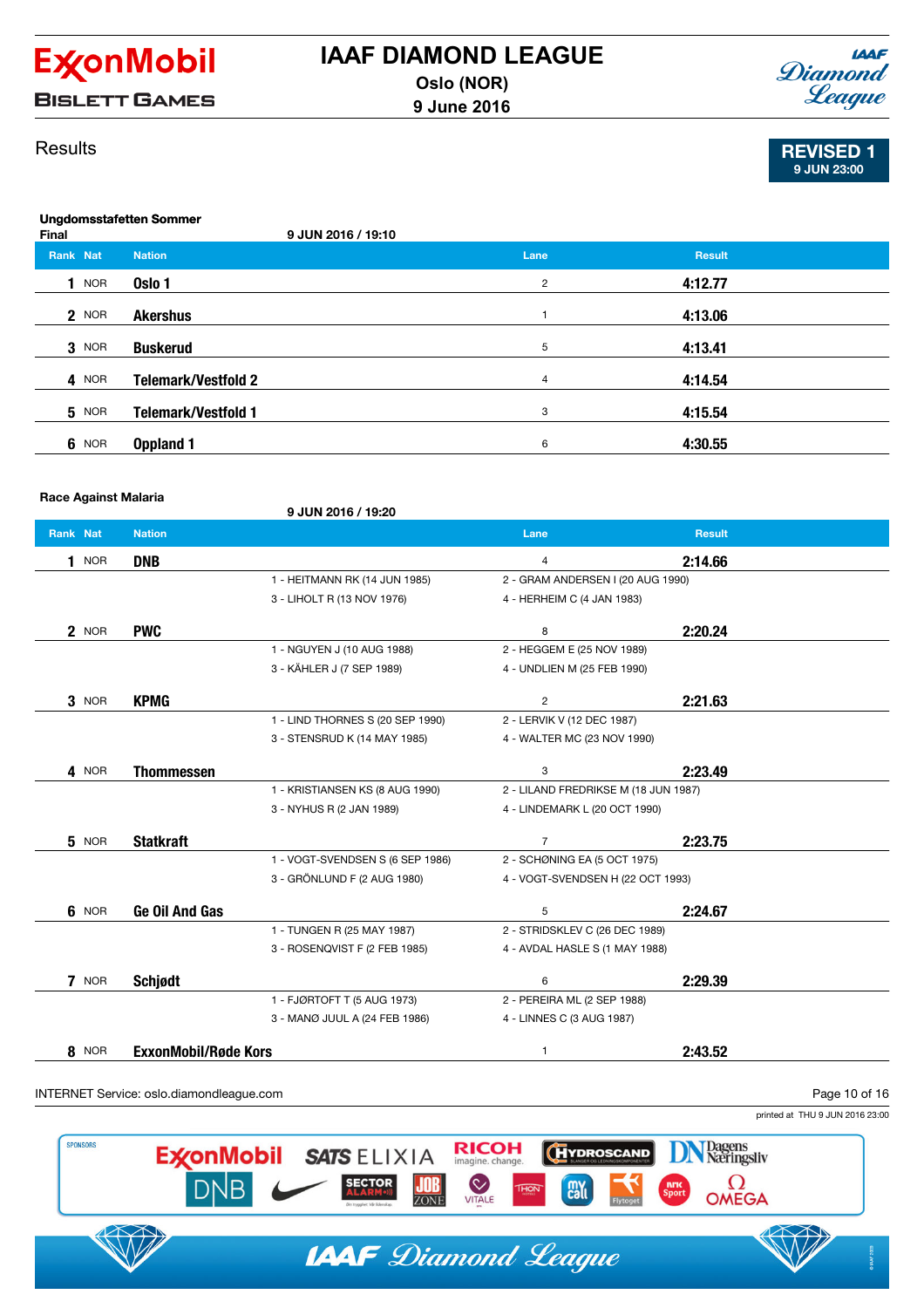

### **Results**



### REVISED 1 9 JUN 23:00

|                |                 | I - WATTS R (5 APR 1980) |
|----------------|-----------------|--------------------------|
| $\overline{ }$ | DA E/A H H 1000 |                          |

2 - BJERKE H (7 JUN 1989)

3 - BØ F (9 JUL 1988) 4 - BAKKEVIG E (28 SEP 1966)

#### 200m Women

400m Women

|             |                                           | 9 JUN 2016 / 21:40 |               |      |                         |               | Wind: $+0.7$ m/s |
|-------------|-------------------------------------------|--------------------|---------------|------|-------------------------|---------------|------------------|
| <b>Rank</b> | <b>Name</b>                               | <b>Nat</b>         | Date of Birth | Lane | <b>Reaction</b><br>time | <b>Result</b> |                  |
|             | <b>SCHIPPERS Dafne</b>                    | <b>NED</b>         | 15 JUN 1992   | 5    | 0.150                   | 21.93         | <b>WL</b> DLR MR |
|             | <b>THOMPSON Elaine</b>                    | <b>JAM</b>         | 28 JUN 1992   | 6    | 0.218                   | 22.64         |                  |
| 3           | LALOVA-COLLIO Ivet                        | <b>BUL</b>         | 18 MAY 1984   | 3    | 0.143                   | 22.78         | <b>SB</b>        |
| 4           | <b>FACEY Simone</b>                       | <b>JAM</b>         | 7 MAY 1985    | 4    | 0.171                   | 22.88         |                  |
| 5           | <b>WILLIAMS Jodie</b>                     | <b>GBR</b>         | 28 SEP 1993   | 2    | 0.123                   | 23.29         |                  |
| 6           | <b>OLIVEIRA SANTOS Rosângela Cristina</b> | <b>BRA</b>         | 20 DEC 1990   |      | 0.161                   | 23.65         | <b>SB</b>        |
|             | <b>RØNNINGEN Helene</b>                   | <b>NOR</b>         | 4 SEP 1998    |      | 0.138                   | 24.21         |                  |
|             | <b>HYACINTHE Kimberly</b>                 | CAN                | 28 MAR 1989   | 8    | 0.142                   | DO            | R 163.3b         |

### 9 JUN 2016 / 20:35 **Rank** Name Name Nat Nat Date of Birth Lane Reaction<br>time Result 1 **McPHERSON Stephenie Ann** JAM 25 NOV 1988 4 0.143 51.04 **2 HASTINGS Natasha** USA 23 JUL 1986 5 0.158 51.38 **3** WILLIAMS-MILLS Noviene JAM 26 APR 1982 6 0.232 51.66 **4 0NUORA Anyika** GBR 28 OCT 1984 2 0.182 51.85 **5 MITCHELL Morgan AUS** 3 OCT 1994 3 0.138 **51.92 6 GRENOT Libania ITA** 12 JUL 1983 7 0.152 52.03 **7 GAYOT Marie 18 DEC 1989 8 0.169 52.21 SB SB** 8 **KLOSTER Line** NOR 27 FEB 1990 1 0.141 54.04

### ExxonMobil Dream Mile Women

#### 9 JUN 2016 / 21:50

| <b>Rank</b> | <b>Name</b>                      | <b>Nat</b> | Date of Birth Order |          | <b>Result</b> |           |
|-------------|----------------------------------|------------|---------------------|----------|---------------|-----------|
|             | <b>KIPYEGON Faith</b>            | <b>KEN</b> | 10 JAN 1994         | $11 - 1$ | 4:18.60       | <b>WL</b> |
| $\mathbf 2$ | <b>MUIR Laura</b>                | <b>GBR</b> | 9 MAY 1993          | $9 - 1$  | 4:19.12       |           |
| 3           | <b>BAHTA Meraf</b>               | <b>SWE</b> | 26 JUN 1989         | $2 - 1$  | 4:25.26       |           |
| 4           | <b>ENNAOUI Sofia</b>             | <b>POL</b> | 30 AUG 1995         | $6 - 1$  | 4:25.34       | PB        |
| 5           | CICHOCKA Angelika                | <b>POL</b> | 15 MAR 1988         | $1 - 1$  | 4:25.39       | PB        |
| 6           | <b>GRØVDAL Karoline Bjerkeli</b> | <b>NOR</b> | 14 JUN 1990         | $5 - 1$  | 4:26.23       | <b>NR</b> |
|             | <b>KRAUSE Gesa Felicitas</b>     | <b>GER</b> | 3 AUG 1992          | $7 - 1$  | 4:29.58       |           |
| 8           | <b>EMBAYE Axumawit</b>           | ETH.       | 18 OCT 1994         | $4 - 1$  | 4:29.59       |           |
| 9           | <b>CHEPKWEMOI Nancy</b>          | <b>KEN</b> | 5 MAY 1993          | $8 - 1$  | 4:30.67       |           |
| 10          | <b>MÅKESTAD BOVIM Ingvill</b>    | <b>NOR</b> | 7 AUG 1981          | $10-1$   | 4:31.57       |           |
| 11          | <b>FERNÁNDEZ Nuria</b>           | <b>ESP</b> | 16 AUG 1976         | $3 - 1$  | 4:33.88       |           |
|             | <b>MEADOWS Jennifer</b>          | <b>GBR</b> | 17 APR 1981         | $12 - 1$ | <b>DNF</b>    |           |

INTERNET Service: oslo.diamondleague.com

Page 11 of 16

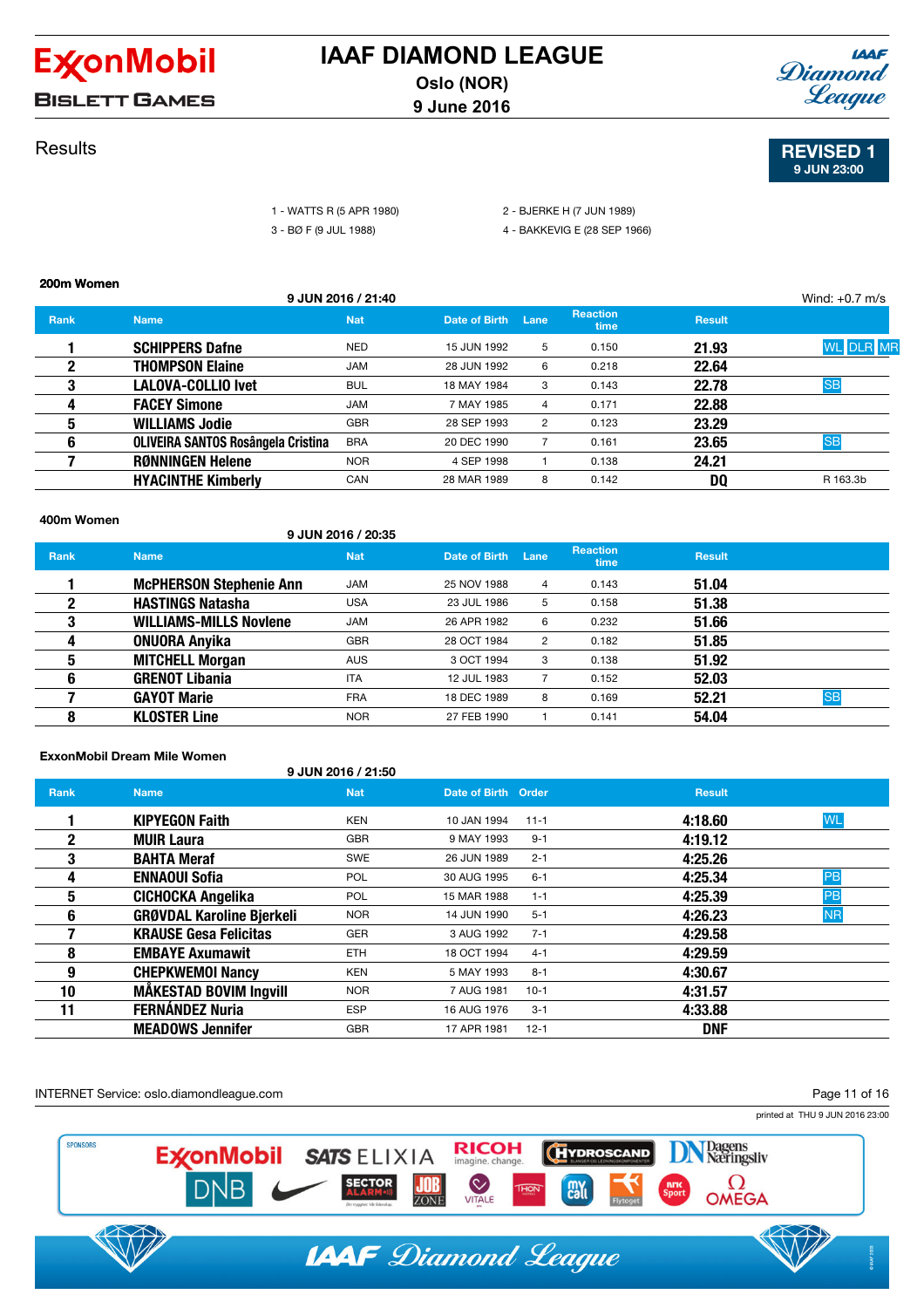

# **BISLETT GAMES**

## **Results**



### 100m Hurdles Women 9 JUN 2016 / 21:12 Wind: -0.4 m/s **Rank** Name Name Nat Date of Birth Lane Reaction Result 1 **ROLLINS Brianna** USA 18 AUG 1991 5 0.143 12.56 **2 HARPER-NELSON Dawn** USA 13 MAY 1984 3 0.161 12.75 SB **3 STOWERS Jasmin USA** 23 SEP 1991 6 0.188 **12.79 4 PORTER Tiffany GBR** 13 NOV 1987 7 0.143 **12.94 5 BOLEDER Cindy GER** 21 AUG 1989 8 0.145 **12.94 6 PEDERSEN Isabelle** NOR 27 JAN 1992 2 0.156 13.12 SB **7 PEARSON Sally AUS 19 SEP 1986 1** 0.116 **13.14** SB **TALAY Alina** experiment but the set of the set of the set of the set of the set of the set of the set of the set of the set of the set of the set of the set of the set of the set of the set of the set of the set of the s

#### 3000m Steeplechase Women

9 JUN 2016 / 20:15

| <b>Rank</b> | <b>Name</b>               | <b>Nat</b> | Date of Birth Order |          | <b>Result</b> |           |
|-------------|---------------------------|------------|---------------------|----------|---------------|-----------|
|             | <b>KIYENG Hyvin</b>       | <b>KEN</b> | 13 JAN 1992         | $10-1$   | 9:09.57       |           |
| 2           | <b>ASSEFA Sofia</b>       | <b>ETH</b> | 14 NOV 1987         | $7 - 1$  | 9:18.53       |           |
| 3           | <b>DIRO NEDA Etenesh</b>  | <b>ETH</b> | 10 MAY 1991         | $9 - 1$  | 9:19.40       |           |
| д           | <b>HILLS Madeline</b>     | <b>AUS</b> | 15 MAY 1987         | $4 - 1$  | 9:24.73       | <b>SB</b> |
| 5           | <b>FOUGBERG Charlotta</b> | <b>SWE</b> | 19 JUN 1985         | $6 - 1$  | 9:30.11       | <b>SB</b> |
| 6           | <b>LACAZE Genevieve</b>   | <b>AUS</b> | 4 AUG 1989          | $8 - 1$  | 9:30.52       | <b>PB</b> |
|             | <b>CHEPKURUI Lidya</b>    | <b>KEN</b> | 23 AUG 1984         | $5 - 1$  | 9:32.48       |           |
| 8           | <b>GETENT Tigest</b>      | <b>BRN</b> | 7 JUL 1997          | $3 - 1$  | 9:42.23       | <b>SB</b> |
| 9           | <b>PERRAUX Claire</b>     | <b>FRA</b> | 6 OCT 1987          | $1 - 1$  | 9:55.77       | <b>SB</b> |
| 10          | <b>MOHAMED Buzuayehu</b>  | <b>ETH</b> | 4 JAN 1996          | $2 - 1$  | 10:01.01      |           |
|             | <b>CHEROTICH Fancy</b>    | <b>KEN</b> | 10 AUG 1990         | $11 - 1$ | <b>DNF</b>    |           |
|             | <b>TUIGONG Caroline</b>   | <b>KEN</b> | 12 MAR 1990         | $12 - 1$ | <b>DNF</b>    |           |

2000m 6:08.92 KIYENG Hyvin (KEN)

Intermediate times:: 1000m 3:03.77 TUIGONG Caroline (KEN)





REVISED 1 9 JUN 23:00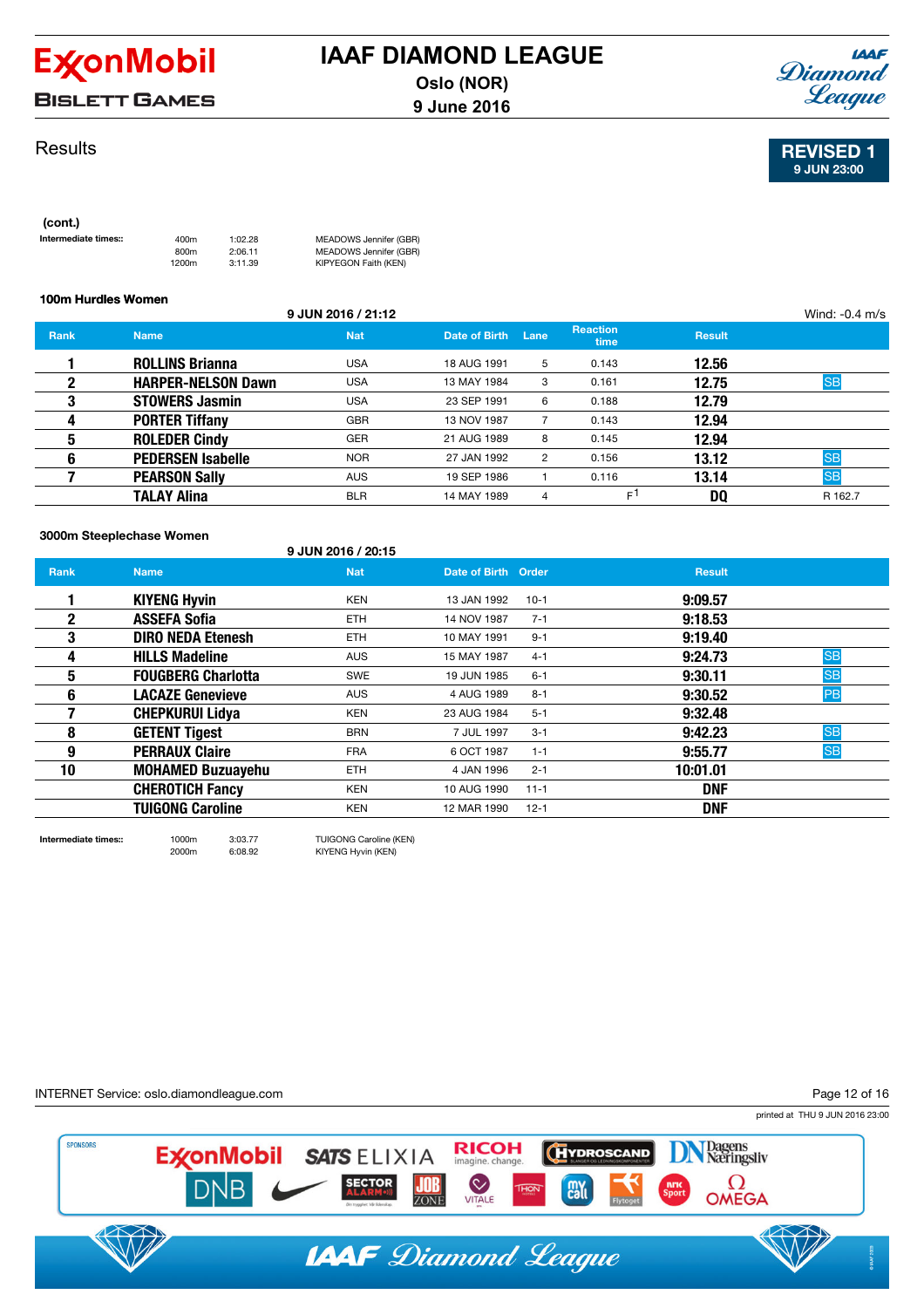

**BISLETT GAMES** 

### **Results**



REVISED 1 9 JUN 23:00

#### High Jump Women

| <b>Eligit Juliip Wolfell</b> |                                   |                    |                     |                |               |  |
|------------------------------|-----------------------------------|--------------------|---------------------|----------------|---------------|--|
|                              |                                   | 9 JUN 2016 / 20:00 |                     |                |               |  |
| <b>Rank</b>                  | <b>Name</b>                       | <b>Nat</b>         | Date of Birth Order |                | <b>Result</b> |  |
|                              | <b>BEITIA Ruth</b>                | ESP                | 1 APR 1979          | 10             | 1.90          |  |
| 2                            | <b>ANGELSEN Tonje</b>             | <b>NOR</b>         | 17 JAN 1990         | 3              | 1.85          |  |
| 2                            | <b>HRUBÁ Michaela</b>             | <b>CZE</b>         | 21 FEB 1998         | $\overline{2}$ | 1.85          |  |
| 2                            | <b>SKOOG Sofie</b>                | <b>SWE</b>         | 7 JUN 1990          | 6              | 1.85          |  |
| 5                            | LICWINKO Kamila                   | POL                | 22 MAR 1986         | 9              | 1.85          |  |
| 6                            | <b>KINSEY Erika</b>               | <b>SWE</b>         | 10 MAR 1988         | 4              | 1.85          |  |
|                              | <b>JUNGFLEISCH Marie-Laurence</b> | GER                | 7 OCT 1990          | 8              | 1.80          |  |
|                              | <b>SPENCER Levern</b>             | <b>LCA</b>         | 23 JUN 1984         | 5              | 1.80          |  |
|                              | <b>TROST Alessia</b>              | <b>ITA</b>         | 8 MAR 1993          | $\overline{7}$ | 1.80          |  |
| 10                           | <b>MÖGENBURG Katarina</b>         | <b>NOR</b>         | 16 JUN 1991         |                | 1.80          |  |
|                              | 1.80                              |                    | 1.85                | 1.90           | 1.93          |  |

|    |                   | 1.80     | 1.89       | 1.YU       | 1.93       |
|----|-------------------|----------|------------|------------|------------|
|    | <b>BEITIA R</b>   | $\circ$  | o          | XO         | <b>XXX</b> |
|    | ANGELSEN T        | $\circ$  | $\circ$    | <b>XXX</b> |            |
|    | HRUBÁ M           | $\Omega$ | $\Omega$   | <b>XXX</b> |            |
|    | SKOOG S           | o        | $\circ$    | <b>XXX</b> |            |
|    | <b>LICWINKO K</b> |          | XO         | <b>XXX</b> |            |
| h  | <b>KINSEY E</b>   | $\circ$  | XXO        | <b>XXX</b> |            |
|    | JUNGFLEISCH ML    | $\circ$  | <b>XXX</b> |            |            |
|    | SPENCER L         | $\circ$  | <b>XXX</b> |            |            |
|    | <b>TROST A</b>    | $\Omega$ | <b>XXX</b> |            |            |
| 10 | MÖGENBURG K       | XO       | <b>XXX</b> |            |            |
|    |                   |          |            |            |            |

### Long Jump Women

|                |                                    |              |                      | 9 JUN 2016 / 20:45 |                      |                     |          |                           |          |      |          |               |          |       |  |
|----------------|------------------------------------|--------------|----------------------|--------------------|----------------------|---------------------|----------|---------------------------|----------|------|----------|---------------|----------|-------|--|
| <b>Rank</b>    | <b>Name</b>                        |              |                      | <b>Nat</b>         |                      | Date of Birth Order |          |                           |          |      |          | <b>Result</b> |          |       |  |
|                | <b>SPANOVIC Ivana</b>              |              |                      | <b>SRB</b>         |                      | 10 MAY 1990         |          | 11                        |          |      |          | 6.94          |          |       |  |
| $\mathbf 2$    | <b>NETTEY Christabel</b>           |              |                      | CAN                |                      | 2 JUN 1991          |          | 9                         |          |      |          | 6.68          |          |       |  |
| 3              | <b>PROCTOR Shara</b>               |              |                      | <b>GBR</b>         |                      | 16 SEP 1988         |          | 8                         |          |      |          | 6.67          |          | $*SB$ |  |
| 4              | <b>BARTOLETTA Tianna</b>           |              |                      | <b>USA</b>         |                      | 30 AUG 1985         |          | 10                        |          |      |          | 6.65          |          |       |  |
| 5              | <b>BALTA Ksenija</b>               |              |                      | <b>EST</b>         |                      | 1 NOV 1986          |          | 1                         |          |      |          | 6.61          |          |       |  |
| 6              | <b>WESTER Alexandra</b>            |              |                      | <b>GER</b>         |                      | 21 MAR 1994         |          | 6                         |          |      |          | 6.42          |          |       |  |
| 7              | <b>ASSA Nadia</b>                  |              |                      | <b>NOR</b>         |                      | 22 DEC 1995         |          | 3                         |          |      |          | 6.39          |          |       |  |
| 8              | <b>JARDER Erica</b>                |              |                      | <b>SWE</b>         |                      | 2 APR 1986          |          | $\overline{2}$            |          |      |          | 6.24          |          |       |  |
| 9              | <b>JIMOH Funmi</b>                 |              |                      | <b>USA</b>         |                      | 29 MAY 1984         |          | 4                         |          |      |          | 6.16          |          |       |  |
| 10             | <b>DELOACH Janay</b>               |              |                      | <b>USA</b>         |                      | 12 OCT 1985         |          | $\overline{7}$            |          |      |          | 5.95          |          |       |  |
|                | <b>RENSTRØM Margrethe</b>          |              |                      | <b>NOR</b>         |                      | 21 MAR 1985         |          | 5                         |          |      |          | <b>NM</b>     |          |       |  |
|                |                                    |              |                      | 2                  |                      | з                   |          | 4                         |          | 5    |          | 6             |          |       |  |
| 1              | SPANOVIC I                         | 6.63         | $(-0.9)$             | 6.79               | $(+0.3)$             | x                   | $(+0.1)$ | $\boldsymbol{\mathsf{x}}$ | $(-0.3)$ | 6.94 | $(-0.5)$ | $\sim$        |          |       |  |
| $\overline{2}$ | NETTEY C                           | 6.61         | $(+0.2)$             | 6.66               | $(+0.2)$             | 6.32                | $(+0.6)$ | 6.68                      | $(+0.2)$ | 6.46 | $(-0.8)$ | 6.53          | $(-0.1)$ |       |  |
|                | PROCTOR S                          | 6.66         | $(-0.8)$             | 6.50               | $(+0.5)$             | 6.67                | $(+2.2)$ | 6.33                      | $(-0.2)$ | 6.46 | $(+0.5)$ | 6.41          | $(-0.8)$ |       |  |
|                | <b>BARTOLETTA T</b>                | 6.54         | $(+0.7)$             | 6.65               | $(+0.2)$             | 6.52                | $(+0.4)$ | 6.49                      | $(+0.7)$ | 6.48 | $(-0.3)$ | 6.62          | $(-0.3)$ |       |  |
|                | <b>BALTAK</b>                      | 6.57         | $(-0.4)$             | 6.47               | (0.0)                | 6.61                | $(-0.8)$ |                           |          |      |          |               |          |       |  |
|                | <b>WESTER A</b>                    | 6.22         | $(-0.5)$             | 6.37               | $(+0.6)$             | 6.42                | $(+1.0)$ |                           |          |      |          |               |          |       |  |
|                | ASSA N                             | 6.39         | $(-0.9)$             | 6.19               | $(+0.4)$             | 6.11                | $(+0.1)$ |                           |          |      |          |               |          |       |  |
|                | <b>JARDER E</b>                    | 6.24         | $(+0.5)$             | 6.23               | $(-0.1)$             | 6.02                | $(-0.4)$ |                           |          |      |          |               |          |       |  |
| 10             | <b>JIMOH F</b><br><b>DELOACH J</b> | 6.07<br>5.95 | $(+0.4)$<br>$(+0.4)$ | 6.16               | (0.0)                | 5.40                | $(+0.4)$ |                           |          |      |          |               |          |       |  |
|                | <b>RENSTRØM M</b>                  | x            | $(-1.1)$             | x<br>$\mathsf{x}$  | $(+1.5)$<br>$(+0.3)$ | $\mathsf{x}$        | $(-0.2)$ |                           |          |      |          |               |          |       |  |

### INTERNET Service: oslo.diamondleague.com

Page 13 of 16

printed at THU 9 JUN 2016 23:00



**IAAF** Diamond League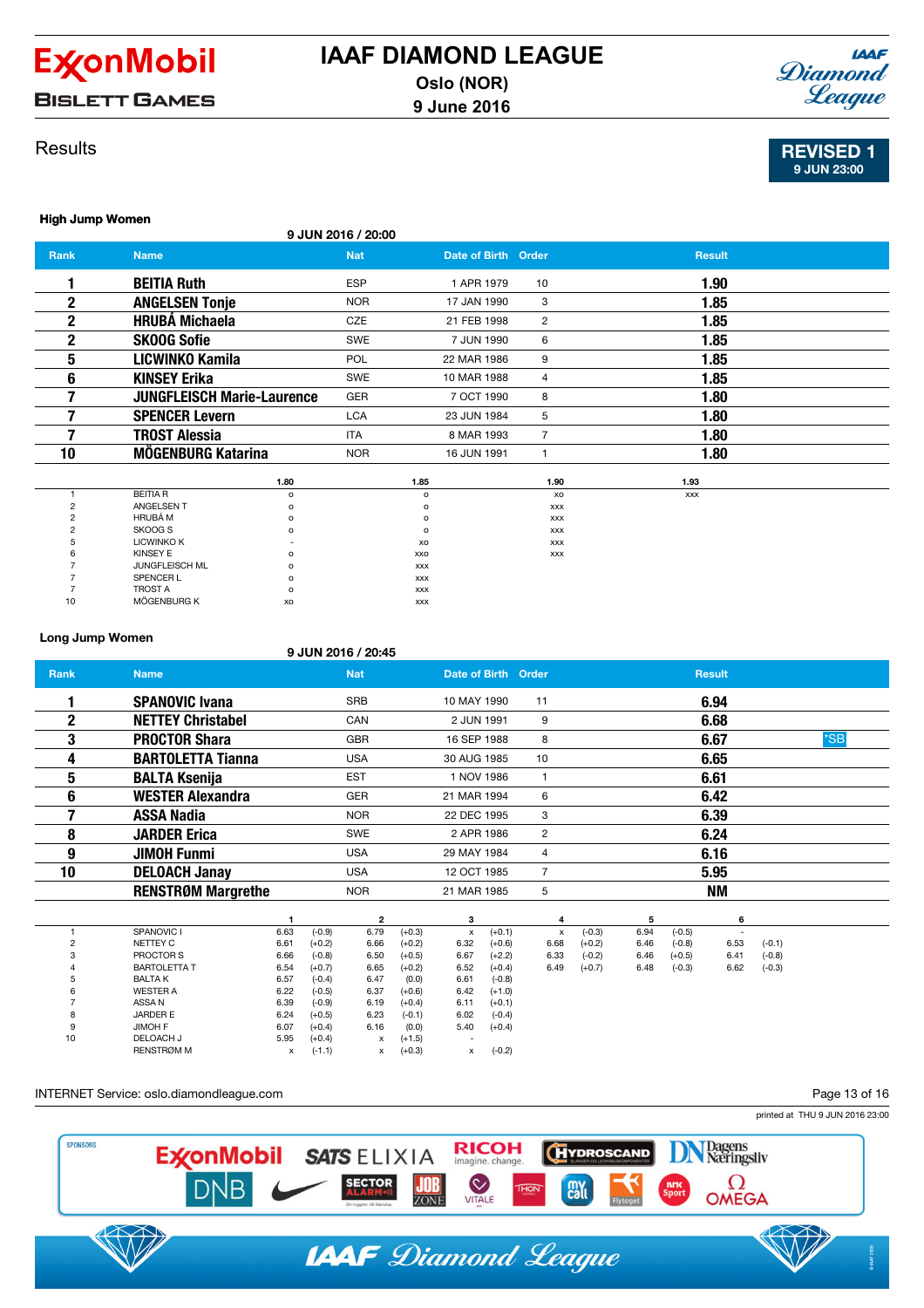





### **Results**

### REVISED 1 9 JUN 23:00

Discus Throw Women

| <b>DISCUS THROW WORLDELL</b> |                        |       |                           |                           |                           |                           |               |  |
|------------------------------|------------------------|-------|---------------------------|---------------------------|---------------------------|---------------------------|---------------|--|
|                              |                        |       | 9 JUN 2016 / 18:20        |                           |                           |                           |               |  |
| Rank                         | <b>Name</b>            |       | <b>Nat</b>                | Date of Birth Order       |                           |                           | <b>Result</b> |  |
|                              | <b>PERKOVIC Sandra</b> |       | CRO                       | 21 JUN 1990               | $\overline{7}$            |                           | 67.10         |  |
| 2                            | <b>MÜLLER Nadine</b>   |       | <b>GER</b>                | 21 NOV 1985               | 5                         |                           | 63.09         |  |
| 3                            | <b>CABALLERO Denia</b> |       | <b>CUB</b>                | 13 JAN 1990               | 6                         |                           | 62.65         |  |
| 4                            | <b>CRAFT Shanice</b>   |       | <b>GER</b>                | 15 MAY 1993               | 3                         |                           | 62.08         |  |
| 5                            | PÉREZ Yaimí            |       | <b>CUB</b>                | 29 MAY 1991               | 4                         |                           | 61.91         |  |
| 6                            | <b>LALLY Jade</b>      |       | <b>GBR</b>                | 30 MAR 1987               | $\overline{2}$            |                           | 59.56         |  |
|                              | <b>ASHLEY Whitney</b>  |       | <b>USA</b>                | 18 FEB 1989               |                           |                           | 59.39         |  |
|                              |                        |       | $\overline{2}$            | 3                         | 4                         | 5                         | 6             |  |
|                              | PERKOVIC S             | 65.34 | 66.28                     | 67.10                     | x                         | 64.10                     | X             |  |
| っ                            | MÜLLER N               | 63.09 | $\boldsymbol{\mathsf{x}}$ | 61.80                     | 62.91                     | 60.39                     | 61.83         |  |
|                              | CABALLERO D            | х     | 62.04                     | 62.53                     | $\boldsymbol{\mathsf{x}}$ | $\boldsymbol{\mathsf{x}}$ | 62.65         |  |
|                              | CRAFT <sub>S</sub>     | x     | 61.62                     | 62.08                     | 59.72                     | 59.36                     | 59.42         |  |
|                              | PÉREZ Y                | 61.91 | 61.64                     | $\boldsymbol{\mathsf{x}}$ |                           |                           |               |  |
|                              | LALLY J                | 57.57 | $\times$                  | 59.56                     |                           |                           |               |  |
|                              | <b>ASHLEY W</b>        | 59.39 | 58.36                     | х                         |                           |                           |               |  |

#### 200m Women

| national    |                                  | 9 JUN 2016 / 18:40 |               |      |                         |               | Wind: $+0.9$ m/s |
|-------------|----------------------------------|--------------------|---------------|------|-------------------------|---------------|------------------|
| <b>Rank</b> | <b>Name</b>                      | <b>Nat</b>         | Date of Birth | Lane | <b>Reaction</b><br>time | <b>Result</b> |                  |
|             | <b>HANSEN Ida Bakke</b>          | <b>NOR</b>         | 7 JAN 1993    | 5    | 0.179                   | 23.84         | <b>PB</b>        |
|             | <b>EIKENG Ida</b>                | <b>NOR</b>         | 1 JAN 1999    | 4    | 0.183                   | 24.02         |                  |
| 3           | <b>CEDERKVIST Astrid Mangen</b>  | <b>NOR</b>         | 23 FEB 1994   | 6    | 0.120                   | 24.23         |                  |
| 4           | <b>MEINSETH Ingvild</b>          | <b>NOR</b>         | 31 MAR 1999   | 3    | 0.143                   | 24.27         | PB               |
| 5           | <b>FJELLET KRISTIANSEN Tonje</b> | <b>NOR</b>         | 13 SEP 1999   | 8    | 0.159                   | 24.45         | PB               |
| 6           | <b>WATHNE Agathe</b>             | <b>NOR</b>         | 25 JUL 1994   | 2    | 0.123                   | 24.46         | <b>PB</b>        |
|             | <b>HAUGSTAD HILTON Live</b>      | <b>NOR</b>         | 12 SEP 1999   |      | 0.122                   | 24.51         | <b>PB</b>        |
| 8           | <b>BRUBAK Mari Gilde</b>         | <b>NOR</b>         | 10 NOV 1990   |      | 0.155                   | 24.83         |                  |

### 400m Women

| national |                                  | 9 JUN 2016 / 18:20 |      |      |                                |               |           |
|----------|----------------------------------|--------------------|------|------|--------------------------------|---------------|-----------|
| Rank     | <b>Name</b>                      | <b>Nat</b>         | born | Lane | <b>Reaction</b><br><b>time</b> | <b>Result</b> |           |
|          | de WITTE Laura                   | NED                | 95   | 5    | 0.185                          | 53.00         | PB        |
| 2        | <b>HAUGE Benedicte</b>           | <b>NOR</b>         | 89   | 4    | 0.130                          | 53.81         | PB        |
| 3        | <b>NORUM Emily Rose</b>          | <b>NOR</b>         | 96   | 6    | 0.160                          | 54.47         |           |
|          | <b>JENSEN Sara Dorthea</b>       | <b>NOR</b>         | 96   |      | 0.207                          | 54.47         | <b>SB</b> |
| 5        | <b>ERIKSEN Josefine Tomine</b>   | <b>NOR</b>         |      | 2    | 0.182                          | 55.22         |           |
| 6        | <b>JENSEN Christine Bjelland</b> | <b>NOR</b>         | 94   | 3    | 0.149                          | 55.42         |           |
|          | <b>DOLVIK Anne Skudal</b>        | <b>NOR</b>         |      |      | 0.148                          | 55.66         |           |
|          | <b>NORUM Tara Marie</b>          | <b>NOR</b>         | 91   | 8    | 0.146                          | 55.74         | <b>SB</b> |

INTERNET Service: oslo.diamondleague.com Page 14 of 16printed at THU 9 JUN 2016 23:00 **SPONSORS** Dagens<br>Næringsliv **RICOH ExcnMobil HYDROSCAND SATS ELIXIA** imagine, change. VITALE  $\Omega$ OMEGA **SECTOR** JOB **DNB Call THON** 

ZONE

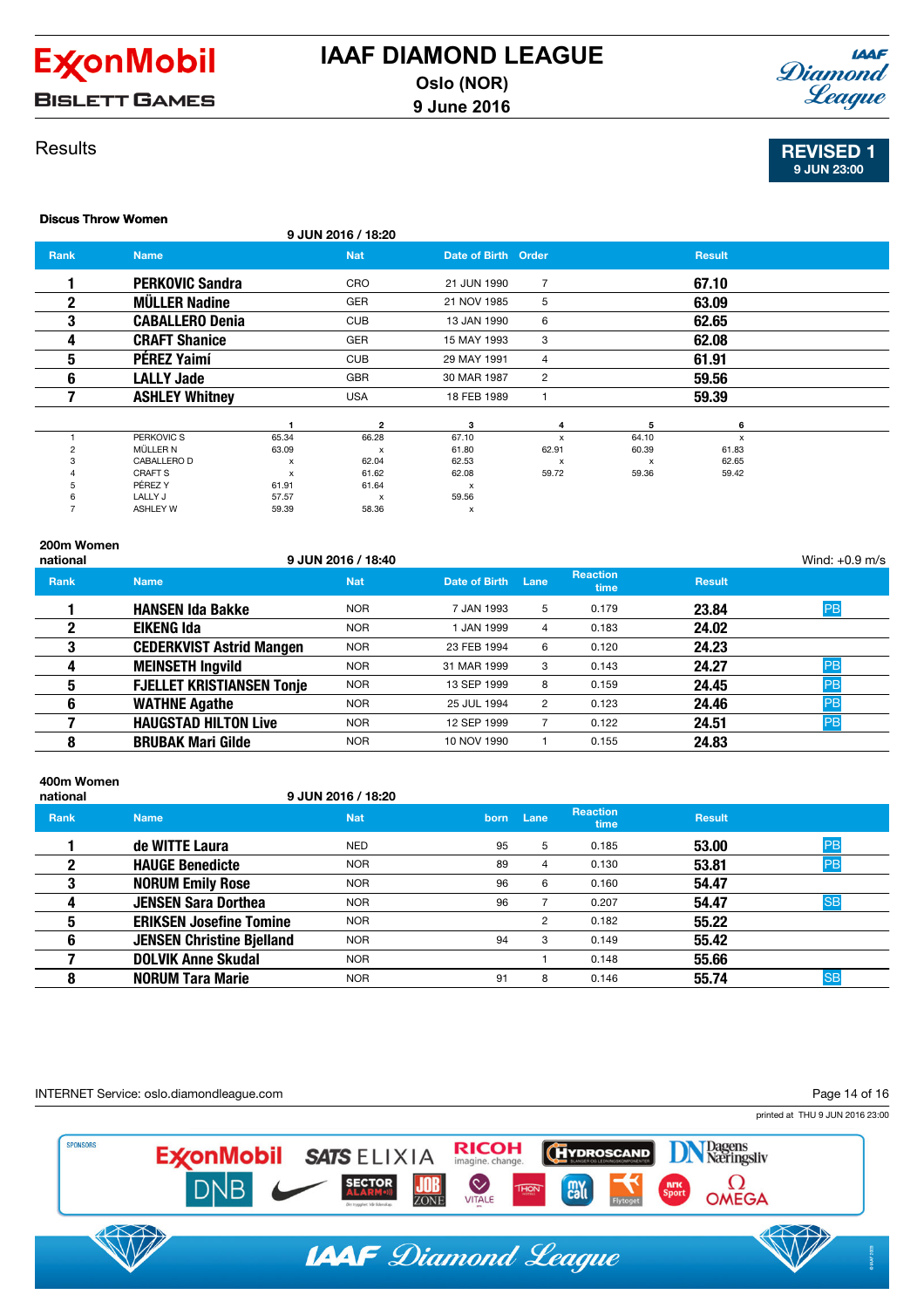

**BISLETT GAMES** 

## **IAAF** Diamond League

## **Results**

REVISED 1 9 JUN 23:00

| 800m Women<br>national |                             | 9 JUN 2016 / 19:38 |               |                |               |           |
|------------------------|-----------------------------|--------------------|---------------|----------------|---------------|-----------|
| <b>Rank</b>            | <b>Name</b>                 | <b>Nat</b>         | Date of Birth | Lane           | <b>Result</b> |           |
|                        | <b>LINDH Lovisa</b>         | <b>SWE</b>         | 9 JUL 1991    |                | 2:00.51       | PB        |
| $\mathbf{2}$           | <b>VERSTEGEN Sanne</b>      | <b>NED</b>         | 10 NOV 1985   | $6 - 1$        | 2:01.36       | <b>SB</b> |
| 3                      | <b>MJÄLAND Trine</b>        | <b>NOR</b>         | 30 JUN 1990   | $6 - 2$        | 2:01.96       | <b>SB</b> |
| 4                      | <b>HYNNE Hedda</b>          | <b>NOR</b>         | 13 MAR 1990   | 3              | 2:02.20       | PB        |
| 5                      | <b>ELVEMO Yngvild</b>       | <b>NOR</b>         | 28 MAY 1990   | 5              | 2:02.34       |           |
| 6                      | <b>SILVANDER Anna</b>       | <b>SWE</b>         | 1 JAN 1993    | $8 - 1$        | 2:02.60       | <b>SB</b> |
|                        | <b>McGOWAN Brittany</b>     | <b>AUS</b>         | 24 APR 1991   | $\overline{7}$ | 2:03.22       |           |
| 8                      | <b>EDLAND Malin</b>         | <b>NOR</b>         | 31 MAR 1999   | $2 - 1$        | 2:04.76       | <b>SB</b> |
| 9                      | <b>FILLINGSNES Ida</b>      | NOR                | 30 JUN 1990   | $2 - 2$        | 2:05.33       |           |
| 10                     | <b>KAJAN Selma</b>          | <b>AUS</b>         | 30 JUL 1991   | 4              | 2:06.00       |           |
|                        | <b>BORGE Martine Eikemo</b> | <b>NOR</b>         | 8 MAR 1990    | $8 - 2$        | <b>DNF</b>    |           |
|                        |                             |                    |               |                |               |           |

## 1500m Women

#### national 9 JUN 2016 / 18:52

600m 1:30.26 VERSTEGEN Sanne (NED)

| <b>Rank</b> | <b>Name</b>                       | <b>Nat</b> | Date of Birth Order |          | <b>Result</b>        |
|-------------|-----------------------------------|------------|---------------------|----------|----------------------|
|             | <b>KRUIVER Manona</b>             | <b>NED</b> | 3 JAN 1988          | $14-1$   | 4:16.22              |
| 2           | <b>ENGESET Kristine Eikrem</b>    | <b>NOR</b> | 15 NOV 1988         | $13 - 1$ | 4:25.53              |
| 3           | <b>BERGH Elisabeth Angell</b>     | NOR        | 21 MAR 1996         | $11 - 1$ | 4:25.81              |
| 4           | <b>JERVELL VÅG Sigrid</b>         | <b>NOR</b> | 6 JUN 1992          | $2 - 1$  | 4:30.38<br>PB        |
| 5           | <b>JOHANSEN Anniken</b>           | <b>NOR</b> | 17 MAY 1988         | $9 - 1$  | PB<br>4:30.53        |
| 6           | <b>ZIESLER Camilla</b>            | <b>NOR</b> | 9 MAY 2000          | $10-1$   | 4:31.02              |
| 7           | <b>T00G00D Christina</b>          | <b>NOR</b> | 23 JAN 1989         | $7 - 1$  | 4:31.05              |
| 8           | <b>ELTERVAAG Ida Elise Nymoen</b> | <b>NOR</b> | 22 AUG 1995         | $5 - 1$  | PB<br>4:31.97        |
| 9           | WÅGAN Maria Sagnes                | <b>NOR</b> | 22 MAY 1992         | $6 - 1$  | PB<br>4:32.99        |
| 10          | <b>LANDE DOMMERSNES Kristine</b>  | <b>NOR</b> | 1999                | $1 - 1$  | 4:37.24<br>PB        |
| 11          | <b>HENRIKSEN Vilde Vage</b>       | <b>NOR</b> | 16 SEP 2000         | $3 - 1$  | <b>PB</b><br>4:38.86 |
| 12          | <b>SILTBERG Helena</b>            | <b>SWE</b> | 27 JAN 1987         | $8 - 1$  | 4:39.00              |
| 13          | <b>HØISTAD Carolie Foss</b>       | NOR        | 1998                | $4 - 1$  | 4:47.68              |
|             | <b>FJÖRTOFT Silje</b>             | <b>NOR</b> | 23 JUN 1987         | $12 - 1$ | <b>DNS</b>           |
|             | <b>NORUM Emily Rose</b>           | <b>NOR</b> | 1 MAR 1996          | $15 - 1$ | <b>DNS</b>           |

Intermediate times:: 400m 58.83 BORGE Martine Eikemo (NOR)

Intermediate times:: 400m 1:06.49 ENGESET Kristine Eikrem (NOR) ENGESET Kristine Eikrem (NOR)

1200m 3:25.96 KRUIVER Manona (NED)

INTERNET Service: oslo.diamondleague.com Page 15 of 16printed at THU 9 JUN 2016 23:00 Dagens<br>Næringsliv **SPONSORS ExconMobil RICOH HYDROSCAND SATS ELIXIA** imagine, change. VITALE  $\Omega$ OMEGA **DNB SECTOR** JOB **Call THON** ZONE **IAAF** Diamond League